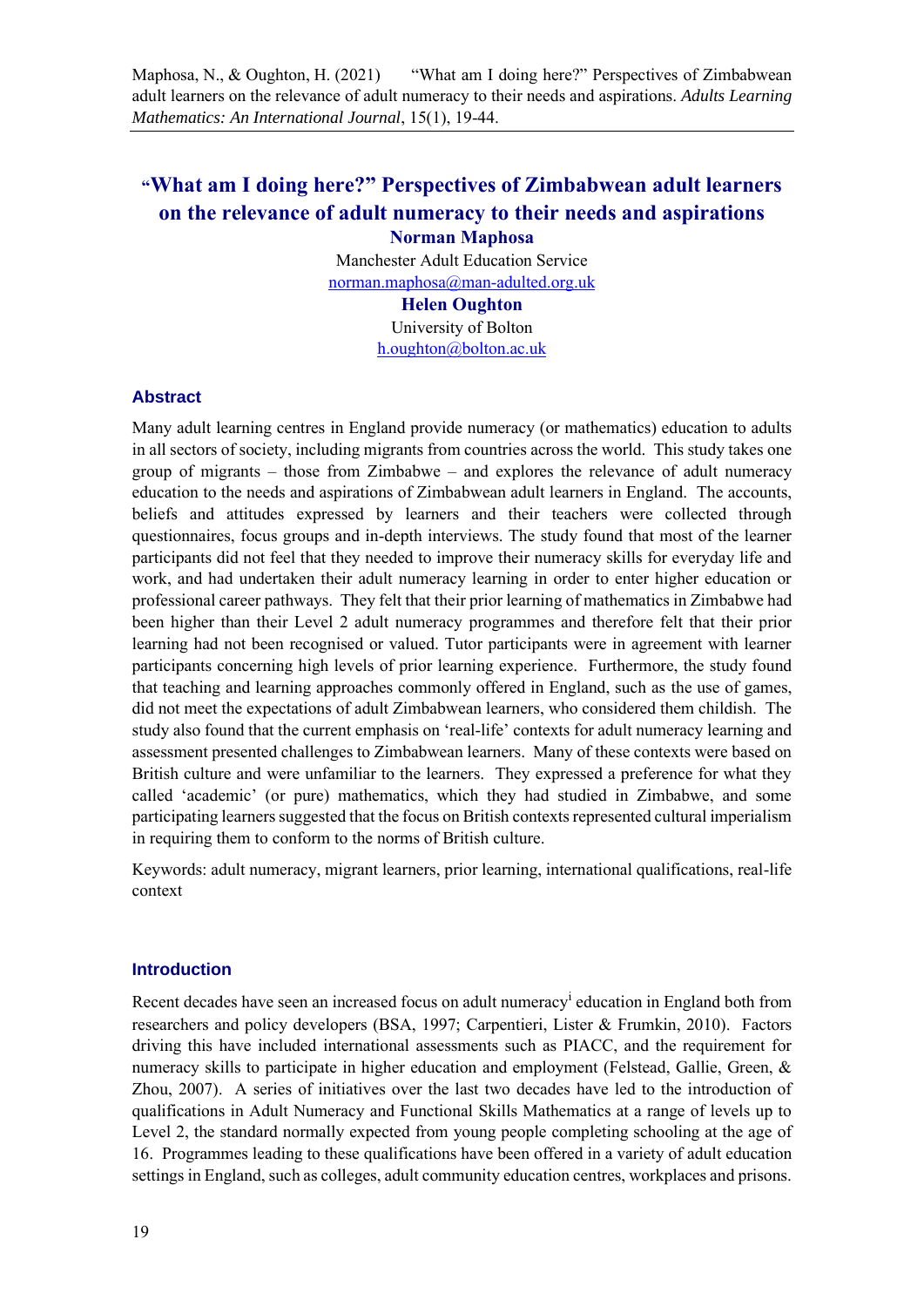The aim of this paper is to explore the experiences of Zimbabwean migrant adult learners enrolled on such programmes in England, and in particular, the relevance of the classes to their needs and aspirations, in light of recognition of their prior learning, qualifications and experience.

Since the year 2000, many Zimbabweans have migrated to other countries, including the United Kingdom, due to the deteriorating social and economic situation. Political oppression, shortage of basic commodities such as food, caused by the compulsory Land Reform and Resettlement Programme, eroded the livelihoods of many people. The result was a massive exodus of people at all levels of social stratum in pursuit of better life opportunities (Bloch, 2005). Most of those who came to the United Kingdom sought to regularise their stay by applying for asylum in order to have access to education and employment opportunities.

Many Zimbabwean migrants entered the education system for various reasons that included taking advantage of free adult education in England, upgrading their professional qualifications to align them with the requirements in England and to support changes in their career paths. The large numbers of Zimbabwean migrants to England justified our focus on this migrant population in this research.

Moreover, the main author of this paper, Norman Maphosa, is a Zimbabwean migrant himself and shares similar experiences with this study population. Maphosa was born, educated, trained and worked as a mathematics teacher in Zimbabwe. Maphosa came to England in 2006 to study for an MPhil after which, due to the same social and political reasons that prevailed in Zimbabwe, he sought asylum and continued with education to acquire a doctorate degree in education. Maphosa has worked as an adult numeracy tutor in England since 2012.

The primary research questions driving the study were:

- What prior learning and experience do Zimbabwean adult learners bring into their adult numeracy classes?
- Do Zimbabwean adult learners find their adult numeracy programmes relevant to their needs and aspirations?

# **Background: Mathematics and Adult Numeracy Education in Zimbabwe and England**

## **Mathematics Education in Zimbabwe: the legacy for migrants**

Migrants from Zimbabwe to England are a diverse group, and include professionals, refugees and asylum seekers whose academic prior achievement can vary from primary education level to postgraduate level. According to Bloch (2005), 97% of 500 Zimbabwean adult participants had formal qualifications above average compared to a similar British population and other migrant groups. English is a second language for most Zimbabwean migrants; the most common first languages being Shona and Ndebele.

Zimbabwe is a former British colony, previously known as Rhodesia until independence in 1980. Formal education only started with the advent of colonialism and the arrival of Christian missionaries. These two phenomena shaped the history and development of both formal education and cultural identity of the Zimbabwean people. The colonial education policies were largely shaped and constrained by the values and assumptions of a white settler elite determined to maintain a socio-economic and political dominance over other ethnic groups in the country (Hungwe, 1994).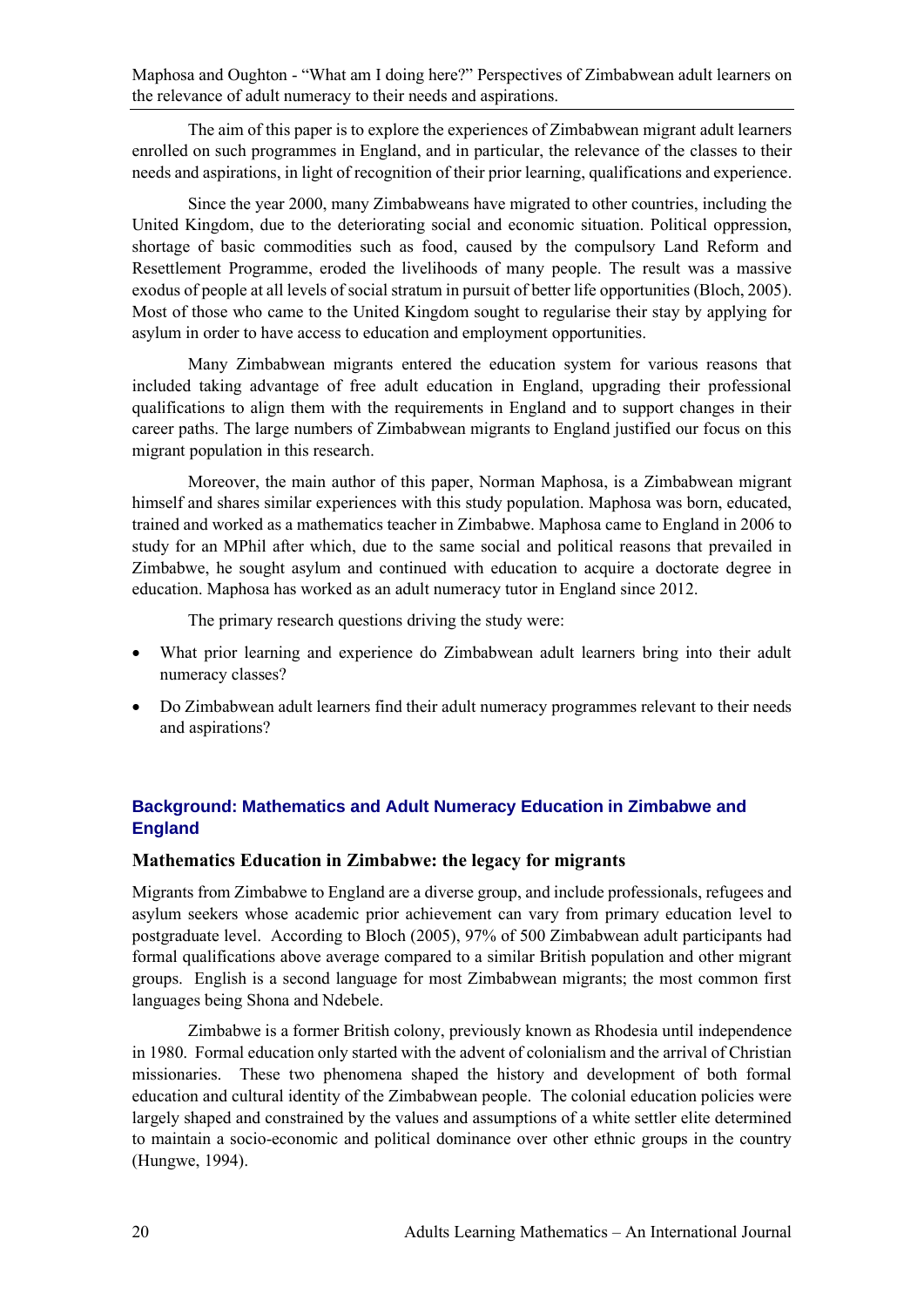Ajayi, Goma, & Johnson (1996) argue that colonial education caused the colonised to lose self-respect as the colonised people's heritage was deliberately excluded in the curriculum to maintain dominance and create a receptive indigenous society with a new identity. In Zimbabwe, the colonial education system was formulated and structured around the nineteenth century British middle-class education system (Shizha, 2006). Shizha further argues that the imposed hegemonic culture disrupted the values of pre-colonial indigenous knowledge and learning that reflected the social and cultural needs of the community.

There existed two separate education systems; the European Education system for the white community, and the African Education system for the Black community (Hungwe, 1994, Morris 1963). The colonial government claimed justification for separate education systems based on the perceived 'primitive' nature of the social background of the black child compared to the white child's background (UNESCO 1964).

The education provided for most black children was intended to create a strong labour force for the industrial and farming sectors. Although the church appeared sympathetic to the cause of indigenous people by providing formal education and building schools for black children, it too acted as a vehicle for colonialism (Dirks, 2006; Shizha, 2011). Basic mathematics was adapted from the British curriculum, and one peculiar feature before the 1970s was the use of British units of measurement such as miles, feet and inches; and British currency such as pounds and shillings. Many black African children were educated only to primary level in this era.

As the economy of Rhodesia developed, the need arose for a more skilled workforce, which forced the government to improve the quality and level of education for black children (Wilks et al, 1977; Hungwe, 1994). International examinations were then introduced in the African curriculum with Oxford and Cambridge University curricula and examinations adopted in secondary schools (Nyoni, 2012). The standard of education in Rhodesia became one of the highest in Africa until Zimbabwe's independence in 1980.

Over the first decade of Zimbabwe's independence, reforms in the education system focused on the principle of 'Education for all', adopted at independence (Kanyongo, 2005). Woolman (2001) argues that one of the greatest challenges faced by modern Africa is the reform of inherited educational systems that largely functioned to maintain the colonial order of dependency and elitism. The challenges involved reconstruction of the curriculum to reflect indigenous traditions, values, beliefs and knowledge systems at the same time integrating the demands of modernisation.

Major reforms included the amalgamation of the two separate education systems that were present before independence, and significant increases in the number of schools and colleges. There was a shortage of qualified teachers, especially for mathematics and science subjects, and to accommodate the expanded education program, the government introduced a lowcost teacher training scheme.

However, the mathematics curriculum remained greatly unchanged despite these reforms following Zimbabwe's independence (Nyaumwe, Bhunu, & Makonye, 2007). The Zimbabwe school mathematics curriculum (like other core subjects), has remained a close match to that of England (Chakanyuka, Chung, & Stevenson, 2009). Of particular interest to the study presented here, many school children gained qualifications at O-Level, very similar in scope and content to the GCSE qualifications still current in England today.

## **Post-Colonial Theory and Mathematics Education**

Post-colonial theory considers how European nations conquered and controlled other cultures and how the former colonial societies have since resisted and responded to colonial legacy (Ashcroft,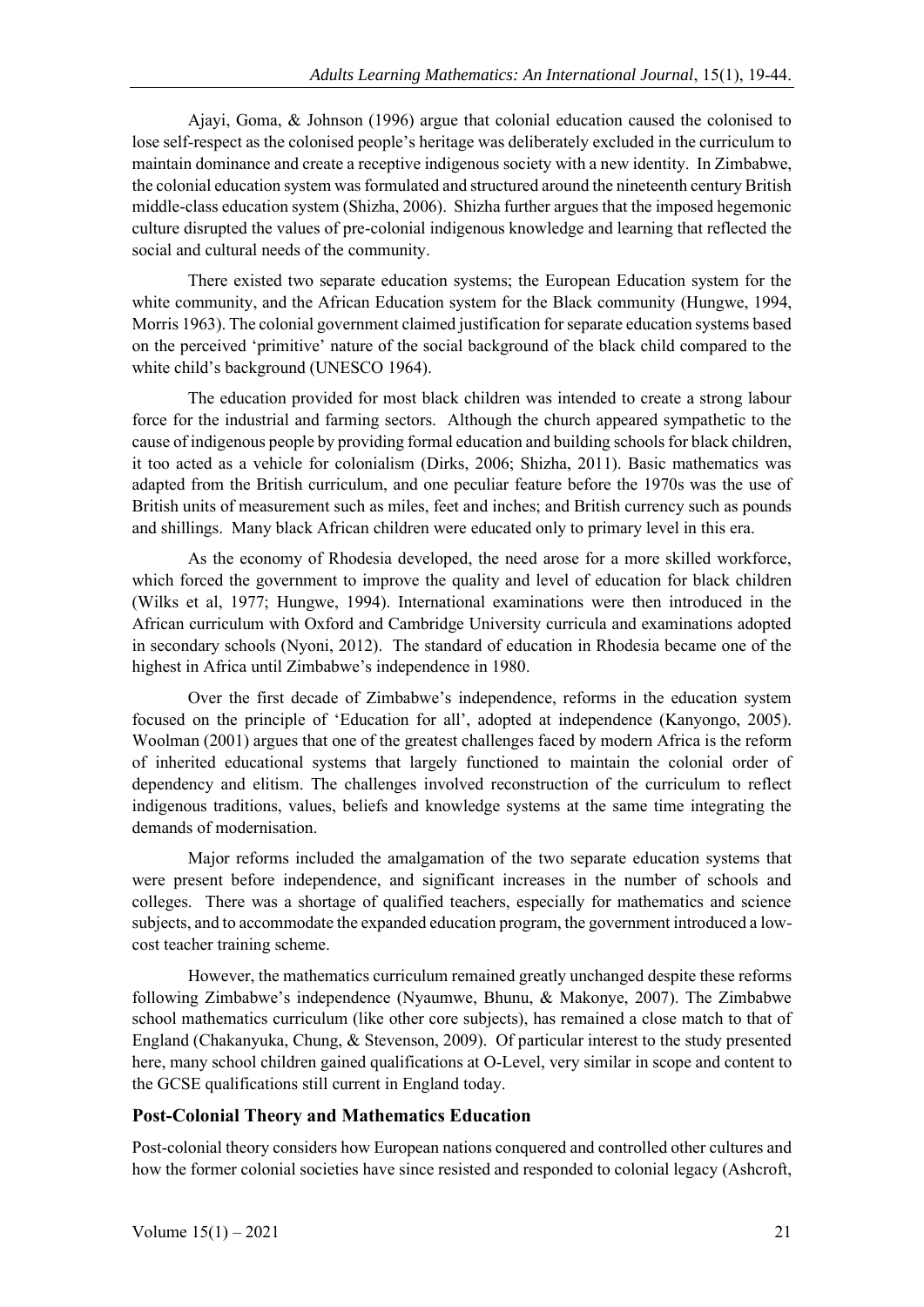Griffiths, & Tiffin, 2002). Colonialism involves domination and subjugation of one group of people by another more powerful nation. The meaning of 'colonialism' is unsettled and discursive, depending on the time, place and situation referred to in history (Ashcroft, Griffiths, & Tiffin, 2002; Kohn, 2012). The aim of colonialism is to occupy lands, exploit resources, and set up means of control of the occupied territory through military conquest and suppression of indigenous culture (Childs & Williams, 1997; Said, 1993). Thus, colonialism was not only a military conquest but also a cultural conquest establishing social reforms that suit the aspirations of the coloniser.

To this end, education and educational curricula played a pivotal role in ensuring effective and continued suppression of indigenous culture which was pushed to the peripheries of power (Nkosi, 2002, Fanon, 1961). Ashcroft et al (2002) indicate that one of the main features of colonial oppression was control over language.

Mathematics was long considered to be universal and culturally neutral. The argument was that mathematical statements are true the world over, for example,  $2+1=3$  irrespective of culture. However, mathematical ideas were gradually recognised to be humanly constructed and therefore have a cultural history (Bishop 1990). Other cultures have their own mathematics, sometimes referred to as 'ethno-mathematics'.

Bishop (1990) argues that modern mathematics is a result of western cultural history and hence refers to it as 'western mathematics'; as opposed to other lesser-known mathematics developed by other cultures. To the colonized societies, 'the western mathematics curriculum was abstract, irrelevant, selective and elitist – governed by structures like the Cambridge Overseas Certificate, and culturally laden to a very high degree' (Bishop, 1990, p. 55). Hence, like language, mathematics could become a strong weapon of cultural colonisation as it affected the daily lives of all indigenous people who had to come to terms with such measures as the western calendar, time, distance and money.

The study of post-colonialism considers how the former colonial societies have since resisted and responded to colonial legacy (Ashcroft, Griffiths, & Tiffin, 2002). It focuses on the history of colonialism and its continued effect on the de-colonized societies and their identity.

Coloniality refers to the continuity of colonial forms of domination after the end of colonial administrations, produced by colonial cultures and structures in the modern-colonial capitalist world-system (Grosfoguel, 2005, p. 287)

According to Said (1978), knowledge and power were the basic tools that made colonialism possible and sustainable. During colonialism, what counted as knowledge was what was seen as such in the eyes of the coloniser, and that had to be instilled into the minds of the colonised through carefully tailored education systems.

Migrants from formerly colonized countries may find that they are still disadvantaged by these lingering hegemonies. Pitman & Vidovich (2013) point out that educational institutions tend to privilege particular forms of accredited learning over that gained through experience. Miller (2008) notes that migrant professionals in England have their expectations dashed when their qualifications and work experience gained in their home countries are not recognised as legitimate by employers and accreditation bodies.

## **Mathematics and Numeracy Qualifications in England and Zimbabwe**

In this section we briefly outline some of the numeracy and mathematics qualifications for adult learners in England, and their relationship to those in Zimbabwe. We ask the reader to bear with us, since a comparison of these qualifications is pertinent to the findings of this study.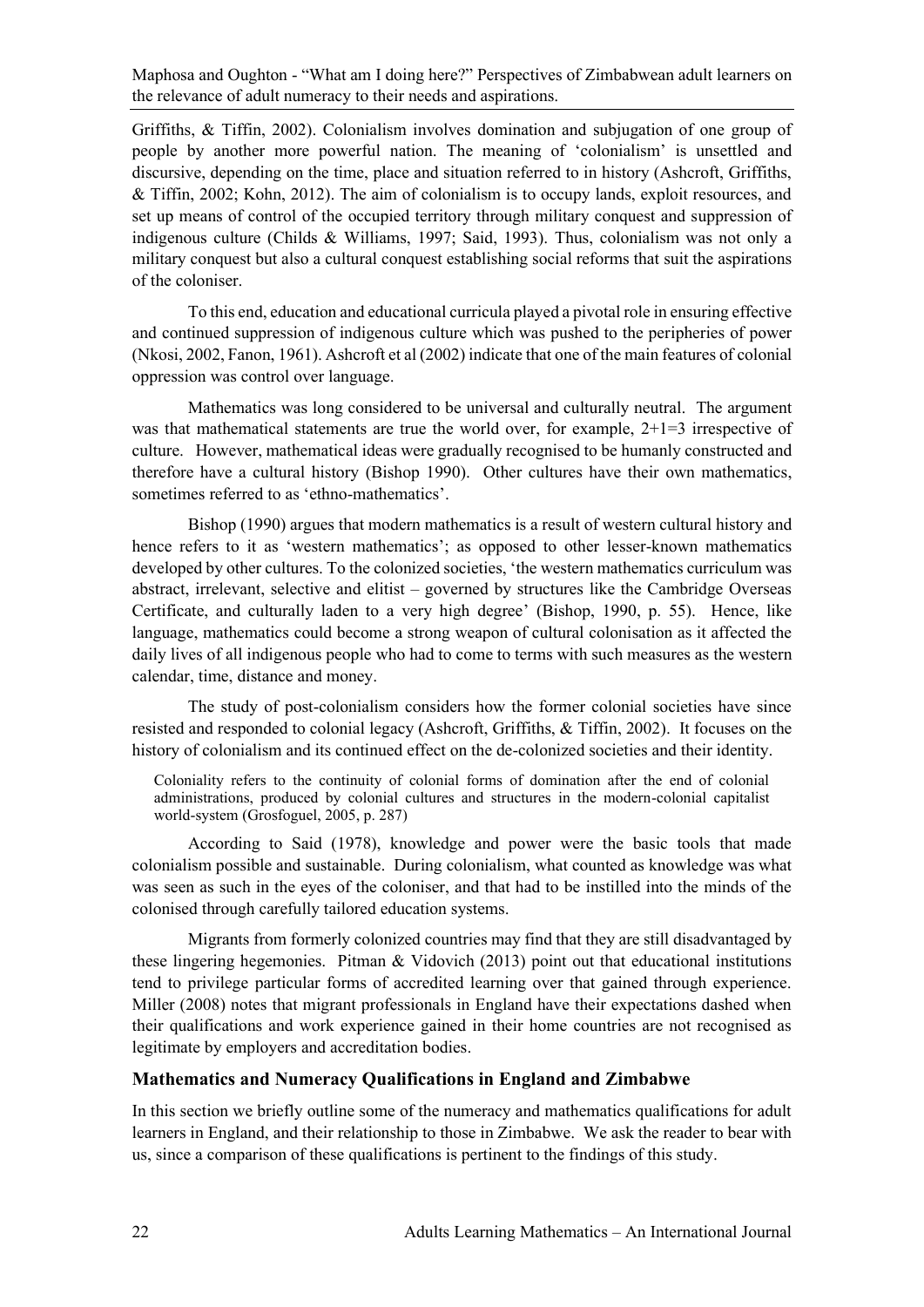The National Qualifications Framework allows the levels of different types of qualification in England to be compared. Although the Framework goes up to Level 7 (doctoral level), here we are interested in Level 2, the target level for 16-year-olds completing compulsory schooling.

A Level 2 qualification in Mathematics is a gatekeeper for access to many university courses and professional careers. For 16-year-olds in England, the usual Level 2 qualification is the General Certificate in Secondary Education (GCSE). However, for adult learners, alternative mathematics/ numeracy qualifications have been developed over the last couple of decades, including the National Certificate in Adult Numeracy, and the subsequent Functional Skills Mathematics qualifications. Like GCSE Mathematics, these qualifications could/can also be taken at Level 2, but the content is different, focusing on the mathematics regarded as useful for everyday life and work, and covering very little algebra and geometry.

The Department for Education originally hoped that these might be regarded by industry and higher education institutions as equivalent to GCSE Mathematics, whilst providing a more relevant and accessible route for adult learners. There is an ongoing reform process of Functional Skills in mathematics and English which aims to ensure that these qualifications meet employer and higher education needs in terms of the knowledge and skills that learners achieve (Beach, 2019, Ofqual, 2019). However, there are signs that participation in Functional Skills Mathematics courses has declined between 2015 and 2018 and that government policy is becoming less supportive of Functional Skills Mathematics (Dalby & Noyes, 2020). In practice, most universities and professional career paths still demand the more traditional GCSE Mathematics.

In Zimbabwe, the equivalent qualification is 'O-Level' (Ordinary Level) Mathematics. According to its awarding body, Cambridge Assessment (formerly UCLES), this qualification should be regarded as equal in status to GCSE Mathematics (Cambridge Assessment 2020). The Zimbabwe School Examinations Council (ZIMSEC), the successor to (UCLES) in Zimbabwe, continues to assess the relevance of mathematics skills taught within the O-Level curriculum to the requirements of the world of work (Matorevhu, 2020). It is also worth noting that 'O-Level' was the name of the forerunner of GCSEs in England; when the name was updated in England, it was retained for international qualifications. We therefore conclude that to consider the Zimbabwean 'O-Level' qualification as inferior to the British GCSE qualification would be unsustainable.

## **Methodology**

To learn about the experiences and beliefs of Zimbabwean adult numeracy learners, a mixed method approach was adopted. An exploratory focus group and a questionnaire survey were used to obtain a broad picture, followed by interviews to obtain richer, more in-depth, and more openended accounts (Denzin & Lincoln, 1998; Bernard, 2000). Adult numeracy tutors with Zimbabwean students in their classes were also interviewed, thus providing an opportunity for triangulation. With an interpretivist perspective underpinning this research, an inductive approach was taken to identify patterns observed from the data for analysis and to construct a meaningful account of the lived experiences of the participants (Strauss & Corbin,1998, Charmaz, 2006).

## **The participants: Learners and Tutors**

Learner participants for the initial focus groups were recruited from the migrant community in which the main researcher was working as an adult numeracy tutor.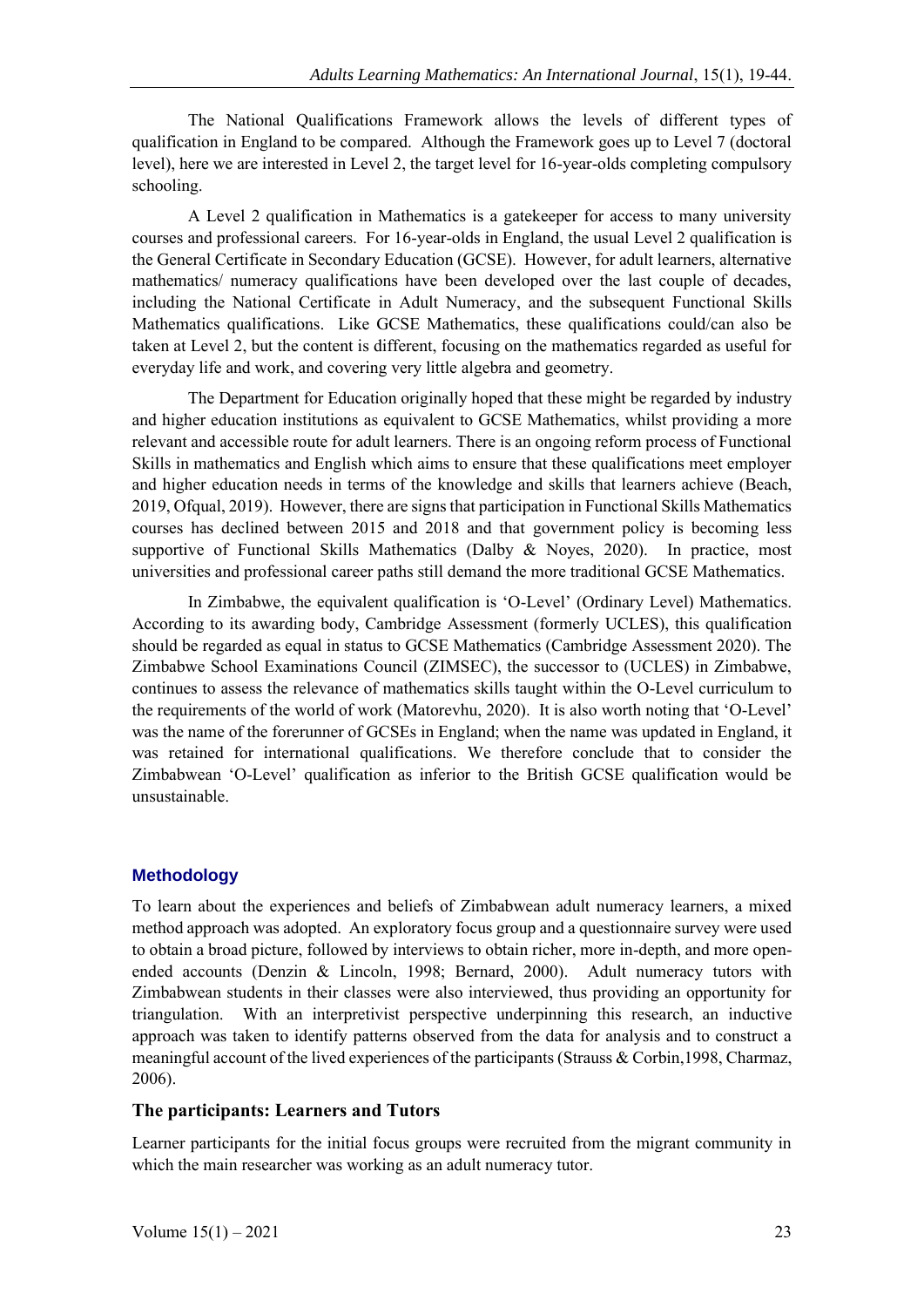To identify potential learner participants for the questionnaire survey, fourteen Further Education colleges, six community centres and seven churches in England were approached by a letter requesting permission to conduct research<sup>ii</sup>. One hundred fifty-two email addresses of potential participants were collected through "snowballing" (Noy, 2008), of whom 101 took part in this phase of the research. These included adult learners studying numeracy at all levels from Entry 1 to Level 2.

Purposive sampling was used to recruit learner participants for the in-depth interviews; invitations were sent to those participants who had provided full responses to all or most questionnaire items. Seven learner-participants in total took part in the in-depth interviews; all were black Zimbabwean learners aged nineteen years and older.

Five adult numeracy tutors were recruited for the in-depth interviews from an adult education service in a large city in the North of England. Tutor participants were selected firstly from institutions that had current Zimbabwean numeracy learners in their classes followed by those who had once taught Zimbabwean learners. Four of the tutor-participants were white British, three males and one female; the other tutor was female of Indian origin.

A table summarising participant profiles can be found in Appendix A.

## **Data Collection**

The first phase of data collection involved an exploratory focus group of six adult numeracy learners, which was then used to inform the questionnaire survey. Participants were asked to freely discuss their experiences and opinions about their experiences enrolling on adult numeracy course in England, and their discussion was recorded and transcribed for analysis.

Following transcription, the focus group data was used as a basis for drawing up a questionnaire, which consisted of mostly closed-ended questions and a few open-ended questions (Gillham 2008). The questionnaire was piloted through the focus group participants, and modified accordingly. It was then distributed by a Smart-Survey link to 152 adult numeracy learners, of whom 101 responded. A copy of the questionnaire can be found in Appendix B.

The second phase of data collection involved individual in-depth semi-structured interviews of seven learner and five tutor participants. Learner interviews took place at participants' homes in order to offer a comfortable environment to participants. Again, each interview was audio-recorded for transcription and analysis.

## **Data analysis**

Data collected during the focus group was transcribed and coded to identify emerging themes to inform the questionnaire design. The coding was also used as a basis for thematic analysis in the second phase of the study.

The questionnaire data was analysed using the online Smart-Survey software programme.

Data collected during the in-depth interviews was transcribed and coded using the same codes that were used for the focus group interview and the questionnaire data while also allowing new codes to emerge. Frequency and co-location of key words and phrases and ideas were used to identify the most commonly occurring themes, and a Venn diagram was used to map code overlap across emergent themes (Dawson, 2011).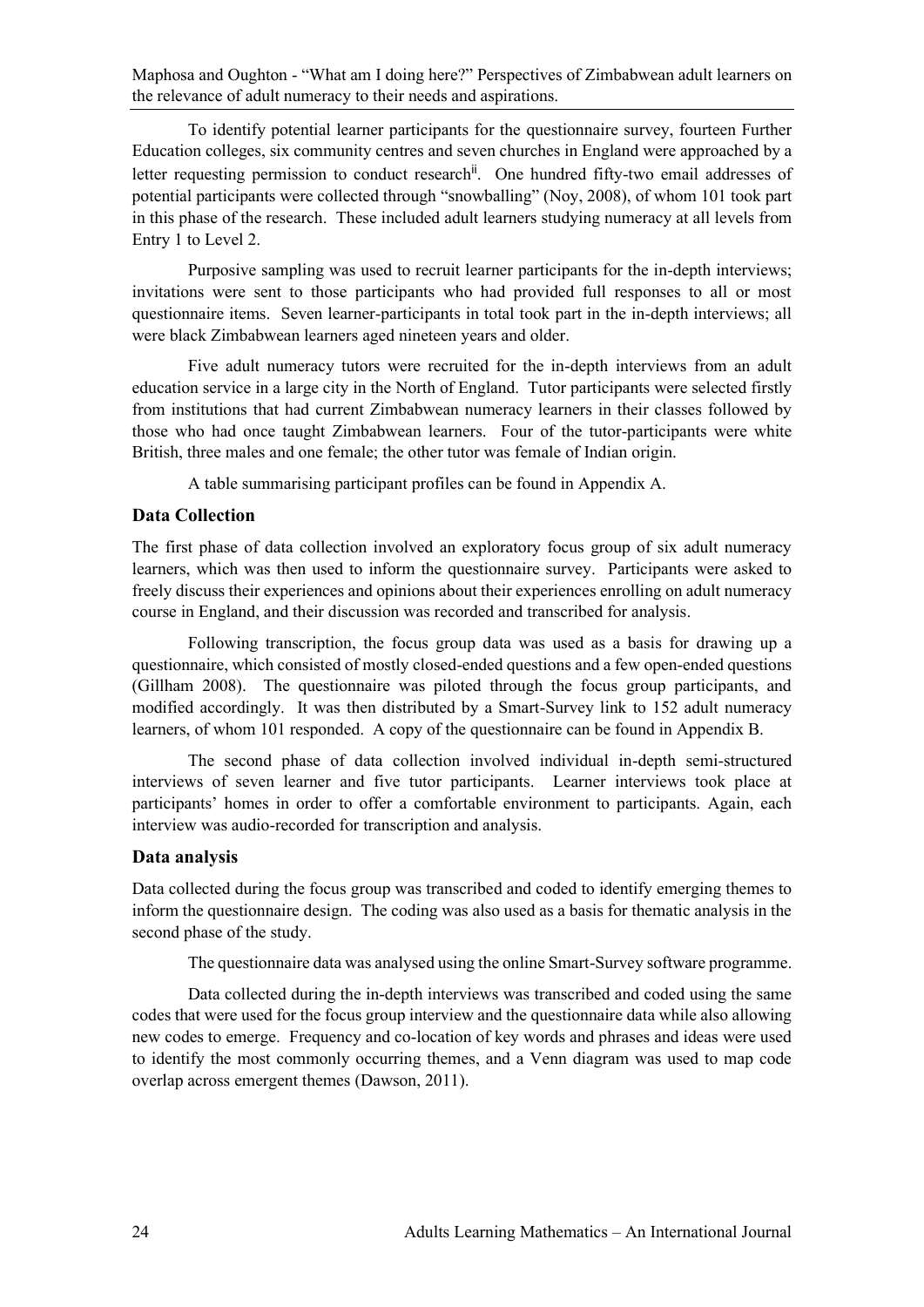# **Findings**

Inductive analysis of all data strands resulted in a broad range of insights into the experiences of adult Zimbabweans learning numeracy in England. Full findings are presented elsewhere (Maphosa 2018), but here we particularly focus on the extent to which the learners found their numeracy classes relevant to their prior achievements and their future aspirations.

## **Reasons and goals for enrolling on adult numeracy courses**

One of the research aims was to find out why Zimbabwean adult learners enrolled on adult numeracy courses and whether these courses met their expectations and goals. The questionnaire asked participants about their reasons for enrolling on adult numeracy courses, using a Likert scale to rate the importance of a range of possible reasons. The results are summarised in Figure 1 below.



Very important Important Not very important Not at all important



Figure 1 shows the frequency and percentage of responses arranged in descending order of importance to the adult learners. Gaining qualifications, and being admitted to further educational opportunities and careers were rated highest, and it is notable that improvements to effectiveness in everyday life and work were not widely considered to be so important.

The need to further their education and get a qualification was further confirmed as important by learner participants during focus group and in-depth interviews. It is again worth noting that the need to improve effectiveness in everyday life and work were not spontaneously mentioned by any of the interview participants in their open-ended interview responses. However, some participants did consider helping their children to be an important factor in deciding to enrol on adult numeracy courses.

- Farai. …but it's like some of the adults do mathematics in order to help their children and children do not have to think of all these complicated situations. May be what is important for me is to be able to work with numbers like multiplication so I can help my kids with maths.
- Florence Yes, they [numeracy skills] do help because if you are in a situation that you cannot help your children it's not good... but if you can then you find that you are really supportive.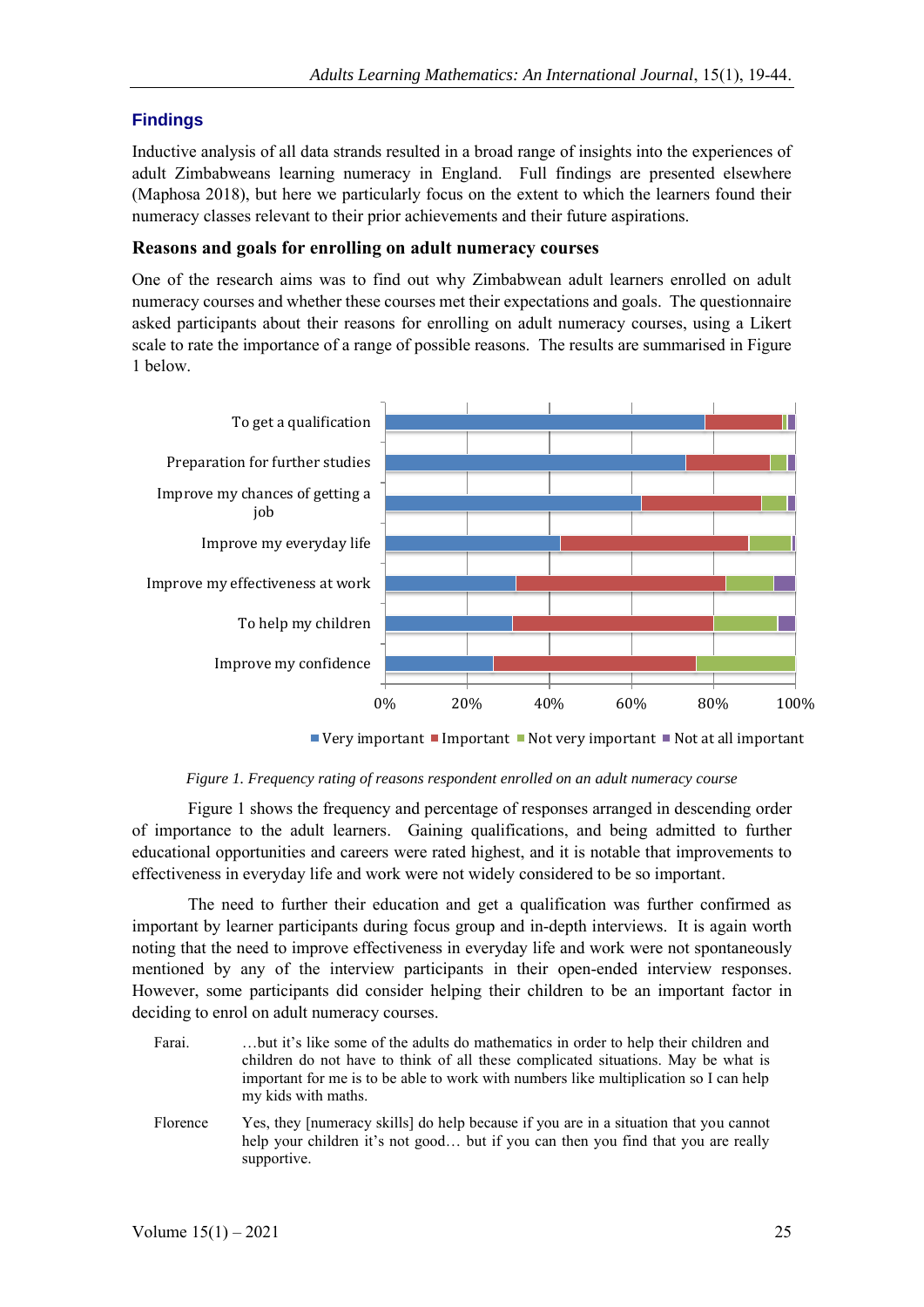## **Prior learning experience and qualifications**

Participants reported mixed experiences of education in Zimbabwe. Some interview participants reported that not everyone had access to schooling, and that this was often dependent on the family's socio-economic status.

- Gloria Yes when I was going to school… it would depend on the child's background; some parents were not able to send their children to school because they had not had enough money
- Maria It depends on whether the parents could afford sending their children to school or not

Conversely, other participants had had access to full schooling, and a wide range of qualifications, up to degree level. Questionnaire respondents were also asked to indicate the highest qualifications they had achieved in Zimbabwe.



*Figure 2 Highest educational qualification achieved in Zimbabwe*

The majority in this participant cohort, 84%, had qualifications at GCE Ordinary level and above at the time they enrolled on adult numeracy courses. This finding is important as arguably, a GCE Ordinary level is equivalent to a GCSE qualification in England, as discussed above. However, some respondents expressed dissatisfaction with the manner in which their qualifications were not given credit for entry into higher education, and instead they were required to undertake a further qualification as a pre-requisite:

- Farai Yah for example people come here with high levels of mathematics but they are placed in level 1 or level 2, then they are like 'What am I doing here?'
- Bongi But sometimes if you check, whether you have done 'A' level or 'O' levels or whatever, when you come here they will tell you that you did not do this here...

The opinions of tutor participants concurred with those of learner participants on the high level of prior educational experience possessed by Zimbabwean adult learners.

Isaac …generally Zimbabwean learners have been enrolled in higher levels, level 1 and 2 or GCSE as opposed to entry levels…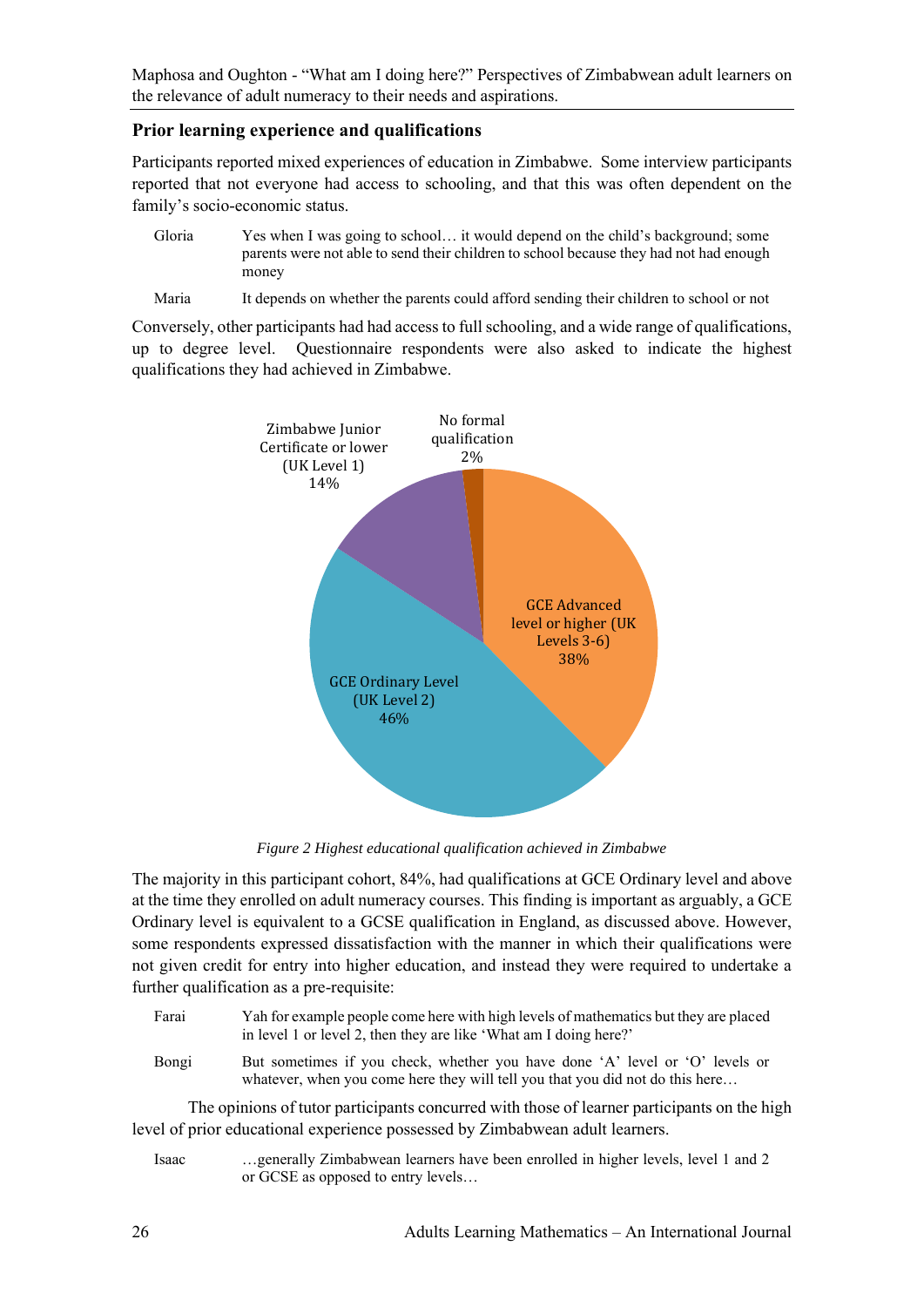Sahida ... the men that I have taught showed that they had gone through the schooling system in Zimbabwe, but when they came here, they were expected to do Level 2 English and maths, not that they really needed them, but it was something they had to do to access higher education courses. Because they had done the English and maths back home.

However, it should also be noted that some participants did feel that further numeracy learning was valuable for them, for example:

- Florence When I wanted to go to university, I realised that my level of mathematics was really low and I could not meet the entry requirements for university. I decided to start at a lower level because I had last attended school long ago and I had not done GCSE level mathematics, so I couldn't do any higher education with the levels I had.
- Phillis …yes because I could not have been able to enrol at university or manage to get a maths qualification after years of trying and failing to pass maths. I could have tried because I really wanted to get a maths qualification, now wherever I go I am able to say that I have an equivalent of O level maths, I am happy.

#### **'Watered down' mathematics**

Participants reported that they found mathematics to be a difficult subject to learn, both in Zimbabwe and in England. However, participants considered the mathematics they were learning in the English numeracy classes to be easier than the mathematics they had learned at school in Zimbabwe. This was reported by almost all learner participants irrespective of age, prior qualifications or gender. For example, according to Phillis:

Phillis …when I wanted to do my Masters in social care, I could not enrol because they wanted mathematics. To be frank I was not good in maths but I found that there was a shortcut to doing maths rather than going to do a full course in mathematics. Numeracy was easy; I did it over summer…it was an easier version of mathematics… which I found easy.

Many of the participants used their experience of O-Level mathematics in Zimbabwe as a point of reference to declare their background knowledge of mathematics, and to which they compared their learning in England. In particular they compared the topics covered at O-Level in Zimbabwe with those included in (or excluded from) the English Adult Numeracy Core Curriculum. For example, Phillis went on to explain that she found the numeracy content very easy because it did not cover algebraic equations and other of the more difficult topics covered at O-Level. Similarly, Dade suggested that adult numeracy is 'watered down' mathematics

Dade Yeah, yeah, I think there is too much watering down of their maths, as I was saying, back home it was purely academic with formulas

The use by participants of dichotomous perspectives of 'easy' and 'difficult' when describing their numeracy learning experiences is of interest here. Further analysis of the participants experiences of teaching and learning enabled us to unpack these terms. As reported in the remainder of this section, some participants associated the difficulty with the mathematical subject content; and others with the teaching and assessment methods used both in Zimbabwean mathematics classes and adult numeracy classes in England.

## **Teaching and learning approaches in Zimbabwe and England**

To most learner participants, the teaching approaches used in numeracy classes in England were new and unfamiliar. Interaction in numeracy classes was reported to have presented many new learning experiences especially with regards to collaborative learning, where the learners were expected to work in groups and also to take responsibility for their own learning. The traditional rote learning model they expected, based on their experience of mathematics classes in Zimbabwe, was absent in these adult numeracy classes.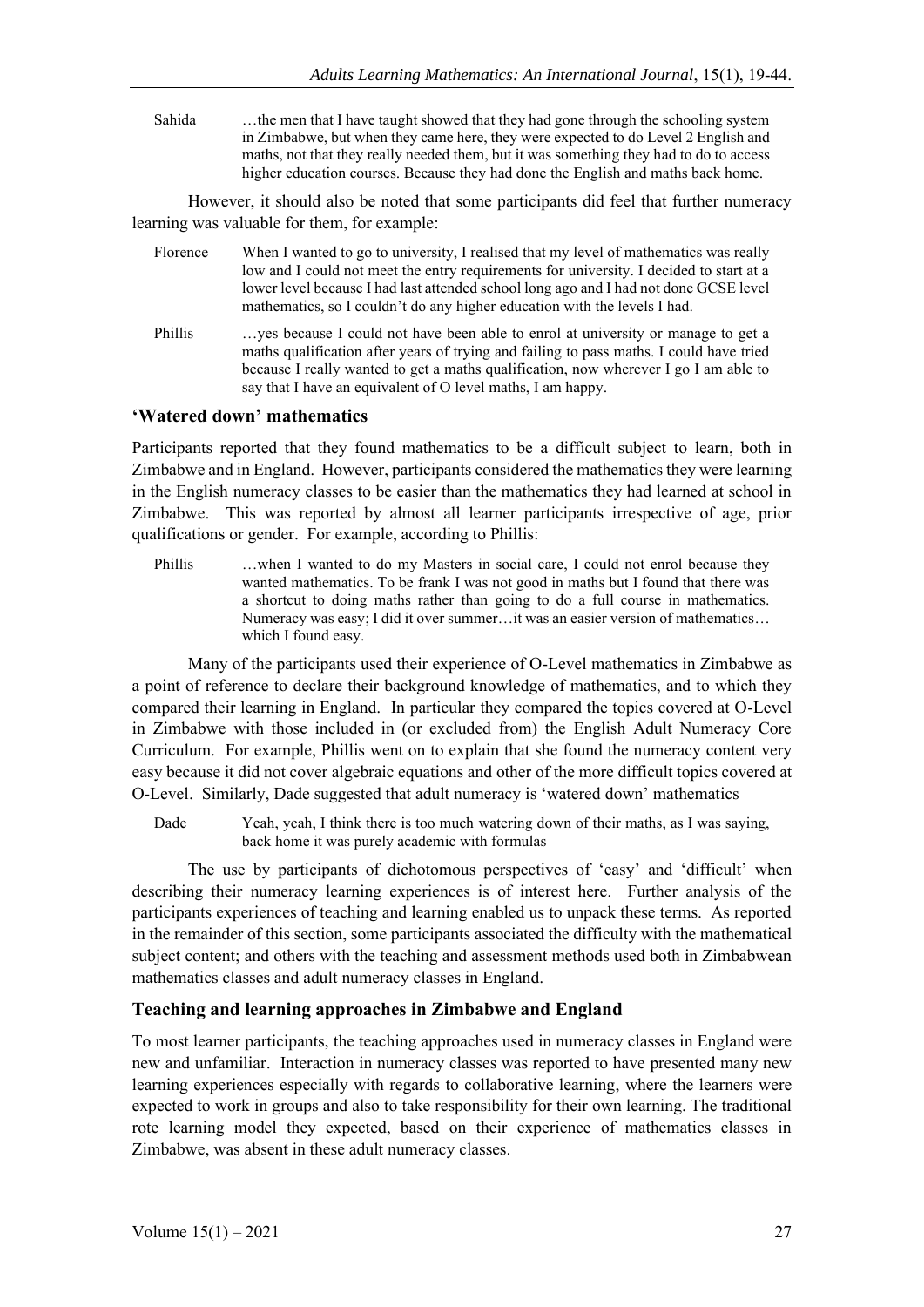One of the teaching and learning approaches critically reported by most participants was the use of games during numeracy sessions, often regarded as 'good practice' in English classrooms (for example Steeds, 2001). Learner participants reported that games as a learning strategy were not appealing to them and viewed by some as childish, for example:

Dade The approaches were good but at times you know, as an adult learner there are some things like games…games are good but as an adult some of these games are childish… I don't know how they can be changed because you don't want to feel like you are in primary school or something.

Dade goes on to compare such approaches to the 'academic' style of learning she experienced in Zimbabwe, focusing on the apparent conflict between her heritage culture and host culture:

Dade Students were comparing methods... they were showing how they do things in their countries in a different way. On how they did their maths at home, I mean…where you play a game and you are supposed to learn from that, we never used games. Our learning of maths was purely academic, the teacher will come and teach and expect you to learn that. And this was common to all foreign students, they did not use, I mean games were a new thing to them. We did not use games.

Another area which learner participants found problematic was the contextualisation of the numeracy subject content, in which they found themselves having to contend with unfamiliar contexts, for example, cooking a turkey for Christmas dinner:

- Tayina Last year when I was doing Level 1 we were taught how to cook eh...what do they call this they cook for Christmas?
- Group A turkey!
- Tayina Yes a turkey, and when we asked why we were doing this in a maths class, our tutor told us that it is because there are measurements, there is hours and minutes for cooking.

A turkey is not a common dish in Zimbabwe, so talking about the method of cooking a turkey seems to have instilled anxiety on learners like Tayina and may have distorted the actual learning of numeracy. Even the concept of a turkey itself seems to be unfamiliar to Tayina as she refers to it as "this they cook for Christmas". The problem of contextualization was not confined to unfamiliar situations but also came up as an issue with other seemingly common contexts like travelling on a holiday.

- Tayina And we were taught about going on holiday and when we asked why, he said because there are miles to travel and there are heights…
- Farai Trying to make you understand...

Tayina But in Zimbabwe I think that was taught in geography.

Tutor participant Regina defends the use of such contexts, arguing that it is driven by the demands of the examination:

Regina I can use examples from other cultures like recipes and so on yes, but that will not come in the examinations because examinations are British based.

Regina argues that using English contexts for numeracy teaching contributes towards familiarising migrant learners with the culture of their new country. This argument is acknowledged by the learner participants, but not uncritically. For example, learner Tayina indicates feelings of cultural imposition on the learners:

Tayina Here they educate you to know how they live in this country, which if you leave this country to another country you look like somebody who is not educated…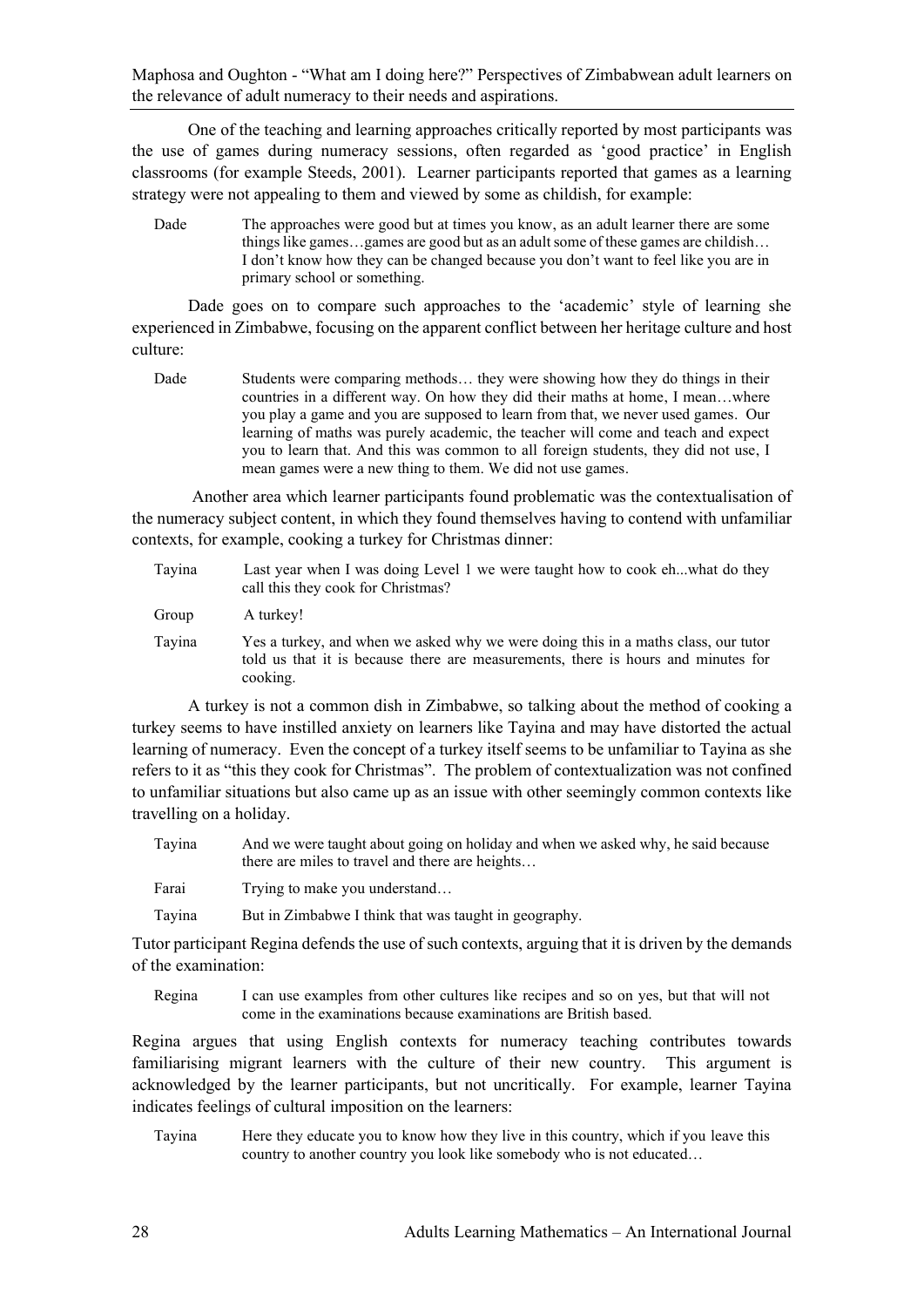It is generally assumed that the teaching and learning approaches commonly offered in adult numeracy classrooms, such as the use of games and practical or 'real-life' contexts, will make mathematical learning more accessible. However, for the Zimbabwean migrant learners in this study, these approaches actually seemed to present barriers. In one particularly illuminating comment, Bernard suggests that his prior mathematical learning in Zimbabwe was actually needed to help him overcome these barriers:

Bernard The methods some of them are difficult to follow especially … that is why it was a little bit difficult for me… Because of my background and knowledge may be on the field of mathematics, it could make it easier to follow it along. Yes, I found it easier because O-Level is difficult, that is what I found here, this Level 2 was a little bit easier than the O-Level that I did.

#### **Discussion: a post-colonial legacy**

The data presented above illustrate a number of recurrent and inter-relating themes. In our discussion, we argue that the participants have been subject to colonialist hegemonies both in Zimbabwe and in England. Their Zimbabwean schooling and qualifications were originally imposed on them by the British education system, with some of the participants receiving an inferior education. Later, for those that did receive a better education, their prior learning and qualifications were not sufficiently recognised and acknowledged when they entered adult education in England.

Thus, it seems, the post-colonial cultural legacy continues to impact on the Zimbabwean migrants' mathematical attainment and accreditation in a number of ways, which we explore in the remainder of this article.

#### **'You did not do this here': non-recognition of prior learning in Zimbabwe**

The survey of Zimbabwean adult numeracy learners in England showed that the majority of respondents were studying numeracy in order to gain a qualification leading to better employment or educational opportunities.

On starting to study for English adult numeracy qualifications, many participating learners found that they were being expected to study mathematics at a lower level than they had previously studied in Zimbabwe, and to embrace a mathematics 'skills deficit' that had apparently been imposed on them. They considered the numeracy they were studying in England to be a 'watered down' version of mathematics. These perceptions were echoed by the accounts given by tutors, who reported that their Zimbabwean learners often had good levels of mathematical skills from the outset. The learners also found some of the learning approaches used in English classrooms, such as games, trivialising and childish – and this has a further irony since some learner participants expressed a preference for the rote-learning originally introduced to Rhodesia by the British colonisers.

In their original schooling in Zimbabwe (or Rhodesia for older participants), participants had been obliged to engage with a curriculum imposed upon them, either by their colonial rulers, or as a hegemonic legacy of those rulers. As argued by Said (1978), what counted as knowledge during colonialism was that which was seen as such in the eyes of the colonizer.

For some of the participants, particularly those who had been at school prior to independence in 1980, this took the form of a lower tier education system, and some of the participants had not had the opportunity to gain a mathematics qualification in Zimbabwe.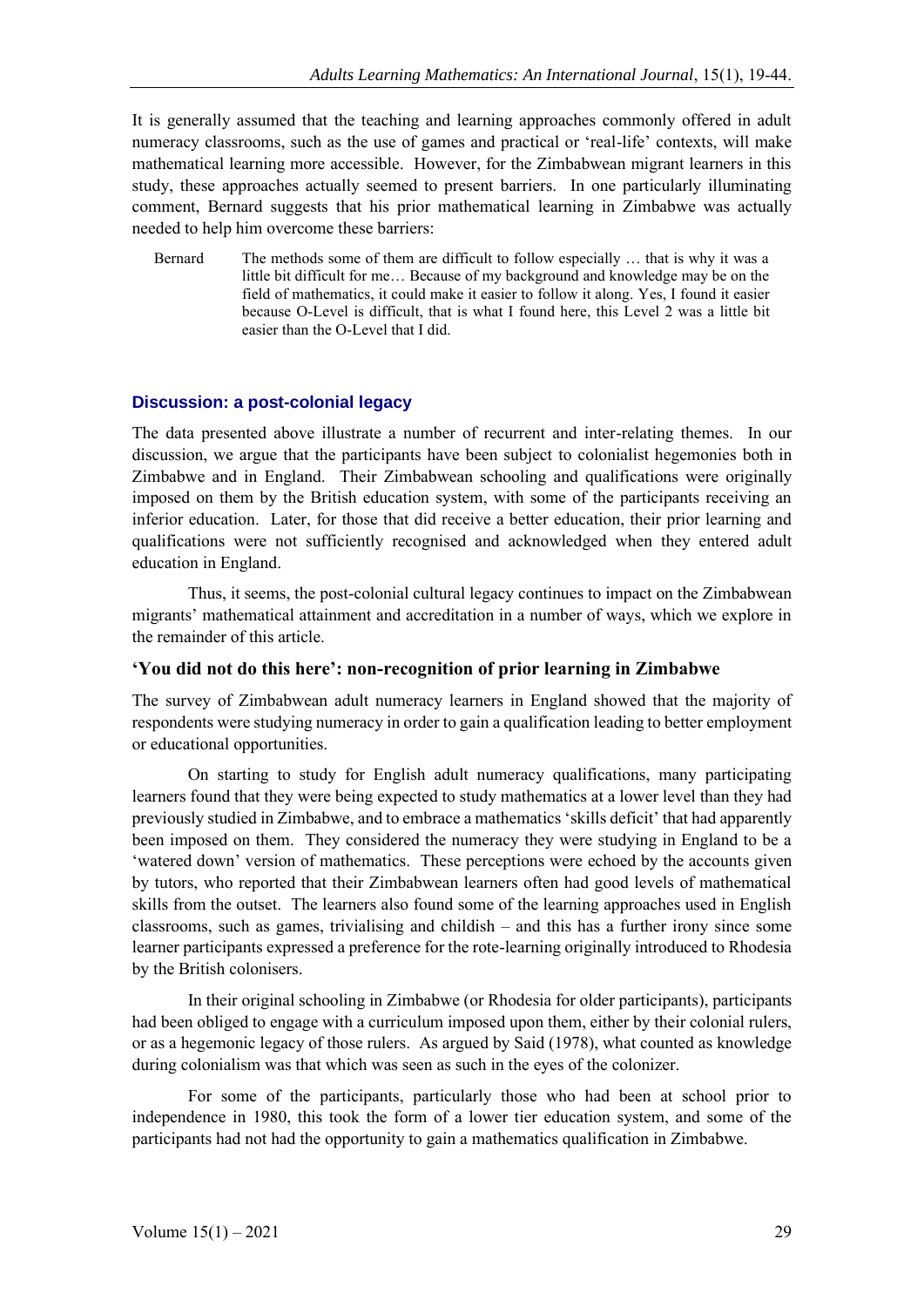However, most of the participating Zimbabwean learners studied a curriculum originally based on the English education system, often using textbooks published by English publishers, and leading to O-Level qualifications claimed to be equivalent to the English GCSE qualifications (Cambridge Assessment 2020). Thus, a significant proportion already had a GCE O-level mathematics qualification gained in Zimbabwe that was at the same or a higher level than the qualification they were studying for in England (National Certificate in Adult Numeracy or Functional Skills Mathematics at Level 1 or 2). Participants reported that their qualifications from Zimbabwe were not accepted by employers and educational institutions in England. They were told, 'you did not do this here'. It appears that the post-colonial hegemony continues, in regarding qualifications gained in former colonies as inferior to those gained in England.

Indeed, several participants in this research had professional qualifications ranging from diplomas to degree level which they felt were under-recognized. Doyle (2009) reports on wasted skills and enforced dependence among Zimbabwean asylum seekers in the UK. The assessment of Zimbabwean qualifications as inferior or inadequate may be perceived as some form of colonial legacy intended to place the subjects of a former colony in their rightful place as 'inferior others' (Ashcroft, Griffiths, & Tiffin, 2002).

## **'Here they educate you to know how they live in this country'**

The emphasis on functional skills and contextualised questions – a keystone of adult skills policies in England (Wolf, 2011; Ofqual, 2015) – also caused difficulties for them. Firstly, the wordiness of questions made the problems harder for those with English as a second language; secondly, many of the contexts, such as cooking a turkey for Christmas, seemed unfamiliar and irrelevant to the Zimbabwean learners, who preferred the 'academic' or 'pure' mathematics they had studied in Zimbabwe.

For many of the participants, the notion that functional skills mathematics will help them to be functional in work, society and their everyday lives was not seen as applicable. For the majority, this was not their goal in learning numeracy – and indeed, some of them had been working as professionals for many years in Zimbabwe. McGrath, Madziva and Thondhlana (2017) noted that the experience of some migrant Zimbabwean professionals had made them more multi-skilled than their typical English counterparts.

Furthermore, to be functional within the context of British society could be perceived as cultural dominance by the host society over the migrant learner whose long-term goal may be beyond life in England. The participants in this study perceived the functional skills curriculum to be non-academic and a barrier to their academic progress. Some tutor participants argued that the use of British context is justified because the migrant graduates will function within the British society. However, learner participants disagreed with this notion and argued that even basing numeracy tasks on career jobs is not viable as learners in a class will normally have different career paths and experiences.

The vocationalisation of adult numeracy and functional skills mathematics with the view of satisfying the needs of the employer, may be seen as comparable with the vocationalisation of the African Education system in Rhodesia (Zimbabwe) was aimed at training the African people for service to their colonial master (Chakamba, 2013). Chakamba describes how the vocational route in colonial Zimbabwe was a practical biased curriculum meant for the majority who were declared unsuitable for the academic route. Considering that the long-term goal expressed by most of the learner participants was to progress to higher education, their interpretation of vocational education may differ from that intended by curriculum developers, particularly as adult numeracy and functional skills mathematics qualifications are often not accepted for entrance to higher academic studies.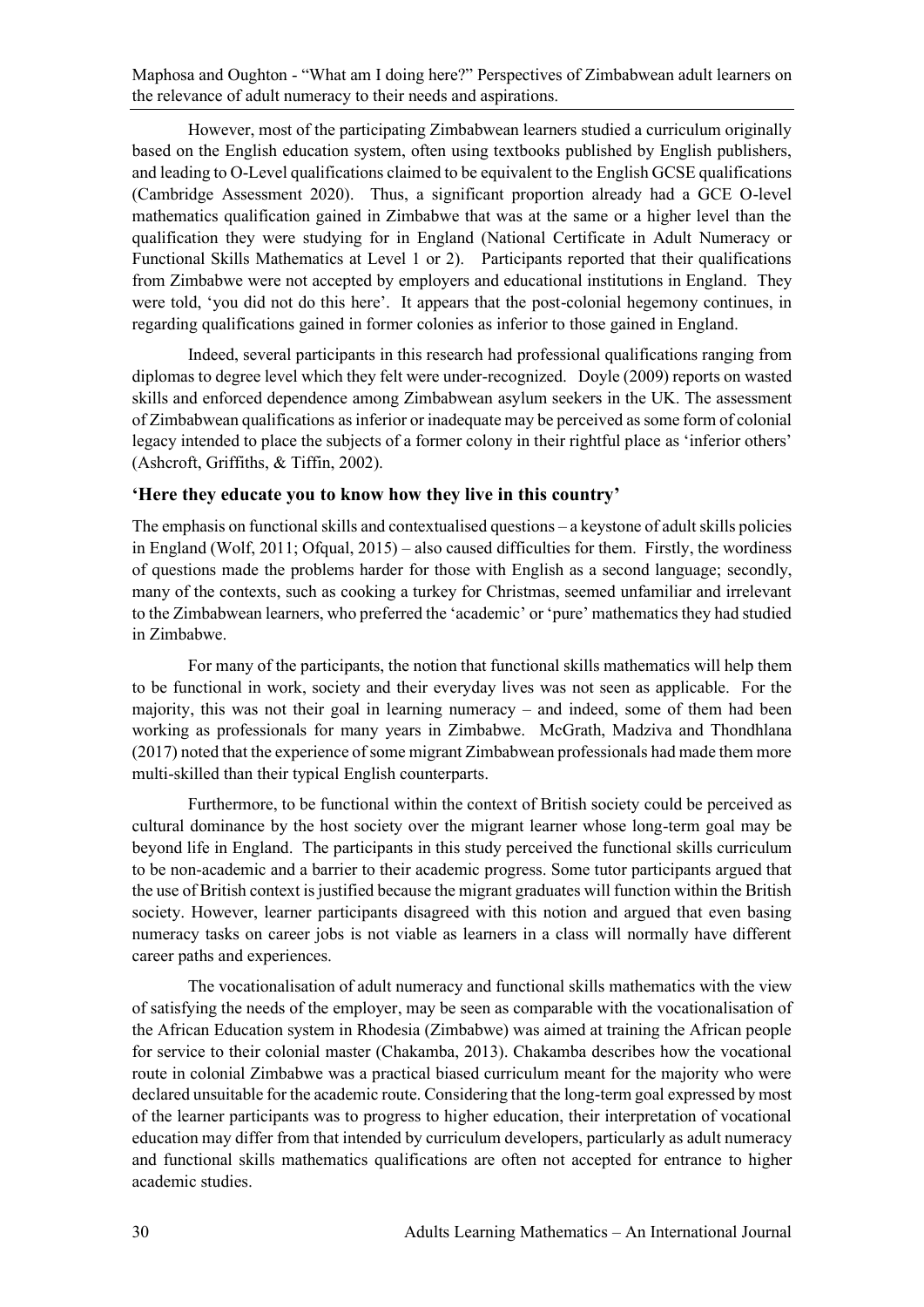#### **Implications for policy and practice**

This research suggests that many Zimbabwean adults have a unique historical background that strongly influences their experiences and perceptions of education and mathematical learning. Our findings thus have a number of implications both for classroom practice and for the acknowledgement of migrant learners' prior skills and qualifications.

We encourage teachers of adult numeracy to learn more about the background and history of their learners from the outset, and to consider the diversity of life experiences within the classroom to select appropriate teaching and learning approaches.

While we do not want to discourage the use of games and similar activities for learning, these should be used with discretion and cultural sensitivity, selecting activities that take cognizance of age and background of learners (Koivisto & Malik, 2020). One example is digital games, which can enhance motivation and engagement (Olaguro et al 2019, Hamari, Koivisto and Sarsa, 2014).

We encourage the use of critical pedagogies by tutors that allow learners to freely question certain ideologies and practices which they consider culturally oppressive in the classroom. Such an approach would allow learners to steer the learning experiences towards their own life experiences and reduce feelings of cultural imposition.

Lastly, we would like to see employers and institutions of higher education better equipped to assess the value of qualifications gained in other countries, and to acknowledge and recognise them appropriately. Where prior qualifications are considered to be insufficient or outdated, it is not necessarily appropriate to relegate the learner to a lower level of learning, but to provide more tailored routes to update knowledge or 'bridge' a skills gap (Robinson et al, 2019, Ofqual, 2019).

#### **Conclusion**

Our data and analysis in this article suggest that the majority of Zimbabwean adult numeracy learners participating in the study did not feel that they needed to improve their numeracy skills for everyday life and work. Instead, they had undertaken their adult numeracy learning in order to enter higher education or professional career pathways. They felt that their prior learning of mathematics in Zimbabwe had been higher than their Level 2 adult numeracy programmes and therefore felt that this prior achievement had not been recognised or valued.

Some teaching and learning approaches commonly used for adult learning in England, such as the use of games, were considered childish by adult Zimbabwean learners. The study also found that the current emphasis on 'real-life' contexts for adult numeracy learning and assessment presented challenges to Zimbabwean learners. Many of these contexts were based on British culture and were unfamiliar to the learners. They expressed a preference for what they called 'academic' (or pure) mathematics, which they had studied in Zimbabwe, and some suggested that the focus on British contexts represented cultural imperialism in requiring them to conform to the norms of British culture.

We have argued that the post-colonial legacy of the British rule in Rhodesia has not only impacted historically on the participants' learning experiences, but it is still actively presenting barriers to them in their new lives in England. We call for greater cultural sensitivity and acknowledgement of these issues by education providers, in order to develop learning experiences which better meet the needs of migrant learners, from Zimbabwe and from other countries around the world.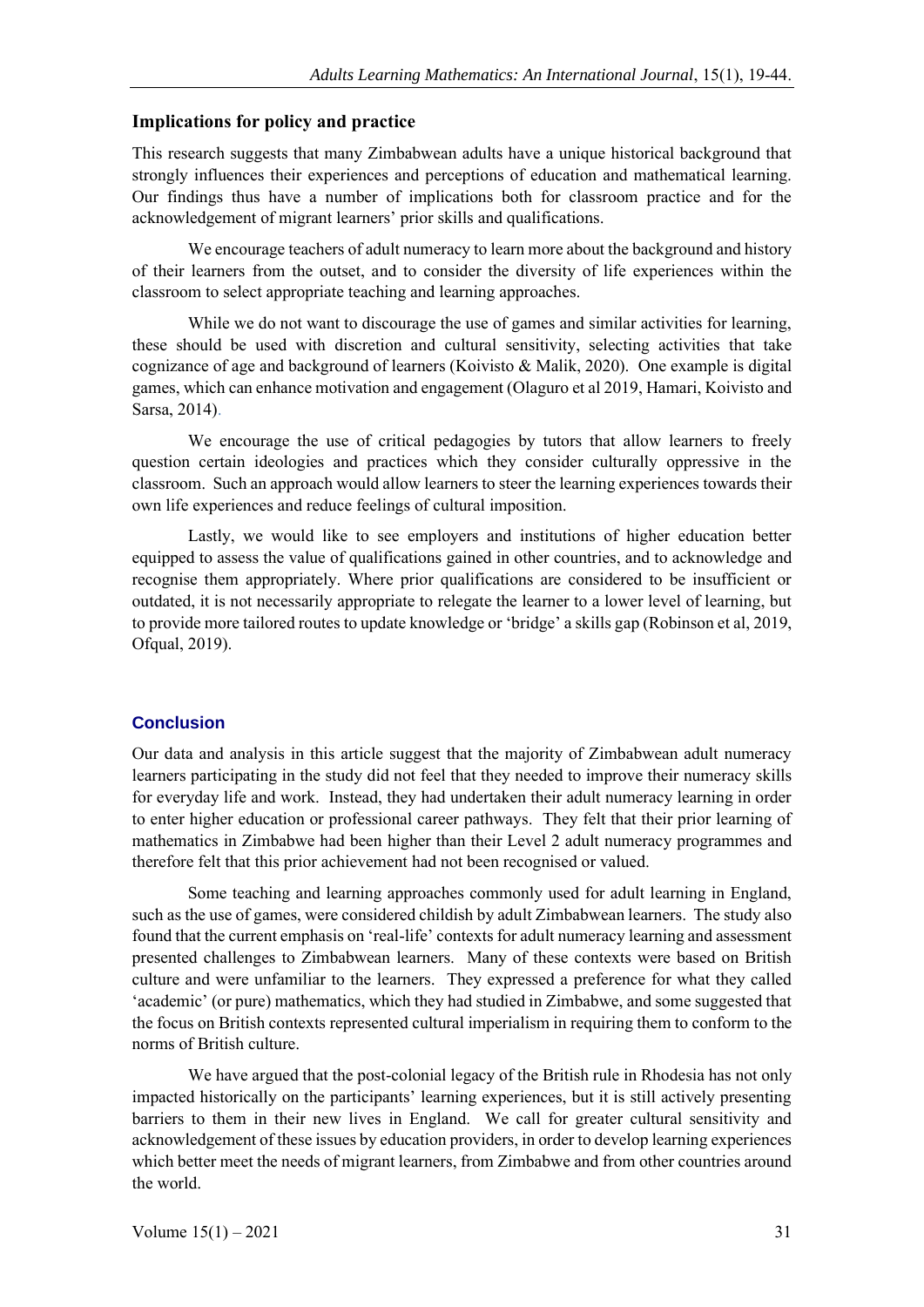#### **References**

- Ajayi, J., Goma, L., & Johnson, G. (1996). *The African Experience With Higher Education.* London: James Curry.
- Ashcroft, B., Griffiths, G., & Tiffin, H. (2002). *The Empire Writes Back : Theory and Practice in Postcolonial Literatures* (2nd ed.). London: Routledge.
- Bernard, H. (2000). *Social research methods: Qualitative and Quantitative approaches*. Thousand Oaks: Sage Publication.
- Beach, P. (2019). *Reform of Functional Skills qualifications in English and maths* Ofqual, Coventry. http://ofqual.blog.gov.uk/author/phil-beach/ (Accessed 21/12/2020)
- Bishop, A. J. (1990). Western Mathematics: The secret weapon of cultural imperialism. *Race and Class, 32*(2), 51-65.
- Bloch, A. (2005). *The Development Potantial of Zimbabweans in the Diaspora: A Survey of Zimbabweans in the UK and South Africa.* London: IOM.
- BSA. (1997). *International Numeracy Survey: A Comparison of the Basic Skills of Adult 16-60 in Seventy Countries.* The Basic Skills Agency.
- Carpentieri, J., Litster, J., & Frumkin, L. (2010). *Adult Numeracy: a review of research.* London: NRDC.
- Chakamba, J., Jumo, C., Edziwa, X., & Misozi, C. (2013). The Demise of Technical Subjects: The Case of Selected High Schools in Harare, Zimbabwe. *Internal Journal of Education, 5*(3).
- Chakanyuka, S., Chung, F., & Stevenson, T. (2009). *Draft Report on the Rapid Assessment of Primary and Secondary Schools Conducted by the National Education advisory Board.* Harare: National Education Advisory Board.
- Charmaz, K. (2006). *Constructing grounded theory: A practical guide through qualitative analysis*. London: Sage Publication Limited.
- Childs, P., & Williams, R. (1997). *An Introduction to Post-Colonial Theory*. London: Prentice Hall.
- Dawson, C. (2011). *Introduction to Research Methods: A practical guide for anyone undertaking a research project* (4th ed.). Oxford: How To Books Ltd.
- Dalby, D., & Noyes, A. (2020). The waxing and waning of functional skills mathematics, *Journal of Vocational Education & Training*, 1-20. DOI: 10.1080/13636820.2020.1772856
- Denzin, N., & Lincoln, Y. (1998). *The Landscape of Qualitative Research: Theories and Issues*. Thousand Oaks: Sage.
- Dirks, N. (2006). Colonialism and culture. In B. Ashcroft, G. Griffiths, & H. Tiffin, *The Post-Colonial Studies Reader* (pp. 57-61). London: Routledge.
- Doyle, L. (2009). *"I hate being idle": Wasted skills and enforced dependence among Zimbabwean asylum seekers in the UK.* London: Refugee Council and Zimbabwe Association.
- Fanon, F. (1961). *The Wretched of the Earth.* London: Macgibbon.
- Felstead, A., Gallie, D., Green, F., & Zhou, Y. (2007). *Skills At Work, 1986 to 2006.* University of Oxford. London: SKOPE.
- Gillham, B. (2008). *Developing a questionnaire.* London: Continuum.
- Grosfoguel, R. (2005). The implications of subaltern epistemologies for global capitalism: transmodernity, border thinking, and global coloniality. In R. Appelbaum, & W. Robinson (Eds.), *Critical globalization studies* (p. 287). New York and London: Routledge.
- Hamari, J., Koivisto, J., & Sarsa, H. (2014, January). Does gamification work? --a literature review of empirical studies on gamification. In System Sciences (HICSS), 2014 47th Hawaii International Conference on System Sciences (pp. 3025-3034). IEEE.
- Hungwe, K. ( 1994, June). Educational policy in African colonial contexts: the case of instructional media in Southern Rhodesia (1930-1980). *African Study Monographs, 15*(1), 1-36.
- Kanyongo, G. (2005). Zimbabwe's public education system reforms: Successes and challenges. *International Education Journal, 6*(1), 65-74.
- Kohn, M. (2012, April 10). *Colonialism.* (E. N. Zalta, Ed.) Retrieved March 8, 2014, from Stanford Encyclopeadia of Philosophy: http://plato.stanford.edu/entries/colonialism/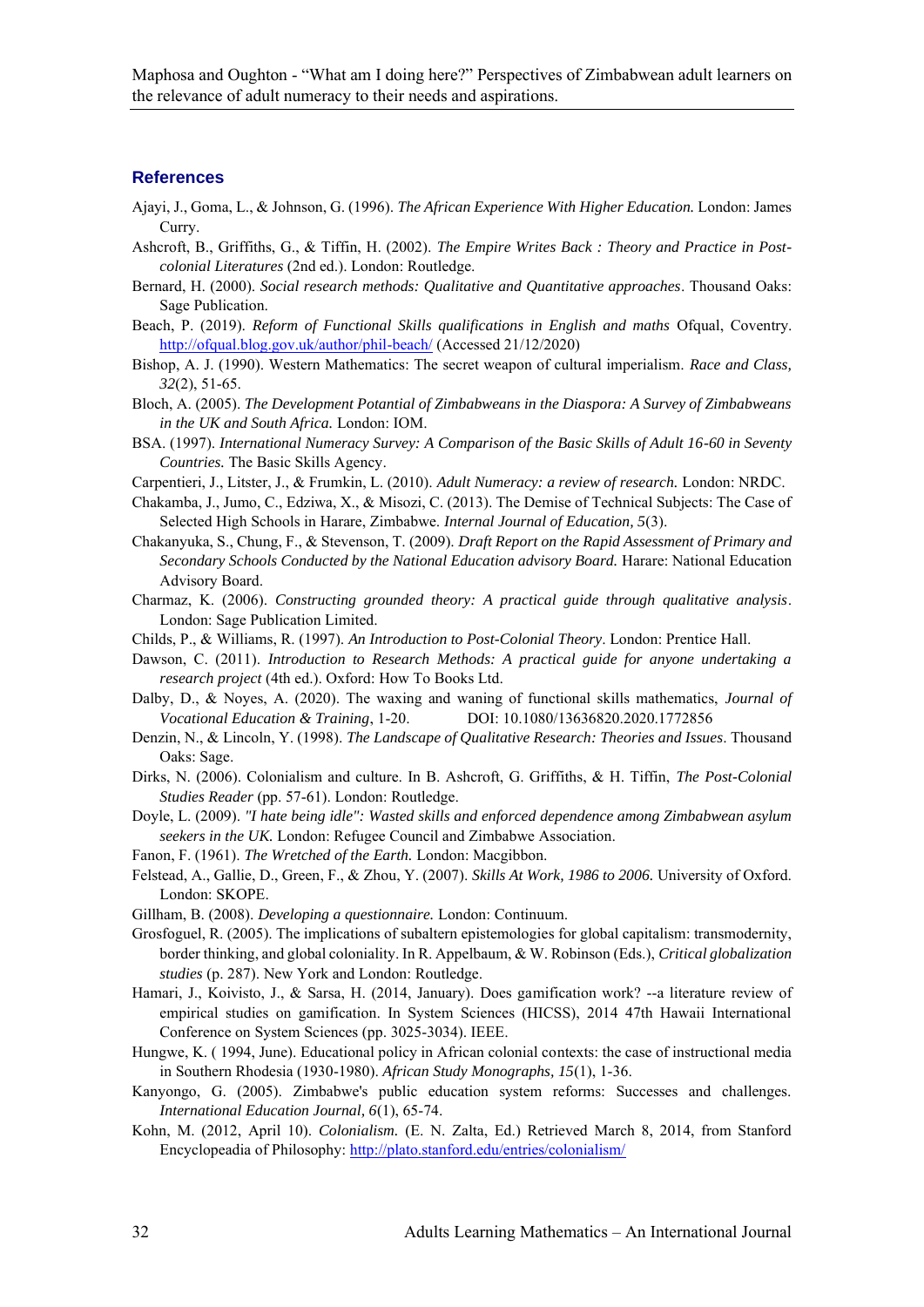- Koivisto, J., & Malik, A. (2020) Gamification for Older Adults: A Systematic Literature Review, *The Gerontologist*, 2020, 61(7) 360-372. https://doi.org/10.1093/geront/gnaa047
- Maphosa, N. (2018). "What am I doing here?": Zimbabwean learners' perceptions of adult numeracy courses in England. *Unpublished doctoral dissertation*. Bolton, United Kingdom: University of Bolton.
- Matorevhu, A. (2020). O-Level Mathematics and Science Teachers' Alignment of STEM Skills Oriented Instructional Objectives with Assessment in a High Stakes Examinations Environment. *International Journal of Trends in Mathematics Education Research*, 3 (1), 1-7. DOI: 10.33122/ijtmer.v3i1.165
- McGrath, S., Madziwa, M., & Thondhlana, J. (2017). Rethinking the employability of international graduate migrants: Reflections on the experiences of Zimbabweans with degrees from England. *Journal of Further and Higher Education, 2*(41), 238-259.
- Miller, P. (2008). Downing and discounting the qualifications of migrant professionals in England: The case of overseas-trained teachers. *Education, Knowledge and Economy, 2*(1), 15-25.
- Nkosi, N. (2002). Colonialism and Silence. In B. Ashcroft, G. Griffiths, & H. Tiffin, *The Empire Writes Back: Theory and Practice in Post-colonial Literatures* (2nd ed., pp. 82-86). London: Routledge.
- Noy, C. (2008). Sampling knowledge: the Hermeneutics of Snowball Sampling in qualitative Research. *International Journal of Social research Methodology, 11*(4), 327-344.
- Nyaumwe, L., Bhunu, P., & Makonye, J. (2007). An Assessment of Students' Views On The Relevance And Balance Of Monetary Concepts In The Secondary School Mathematics Curriculum In Zimbabwe. *The African Symposium: An On Line Journal Of African Educational Research Network, 7*(1), 163- 170.
- Nyoni, T., & Nyoni, M. (2012). Composite classes: The Murezi school experience. *International Journal of Education Administration and Policy Studies, 4*(2).
- Ofqual. (2015). *Improving Functional Skills Qualifications.* London: Stationery Office. Retrieved June 25, 2017, from https://www.gov.uk/government/publications/improving-functional-skills-qualifications
- Olaguro, M., Kuku, O., Olafare, F., & Adeyanju, O. (2019). Evaluation of mobile learning digital game for teaching numeracy to adult learners in Lagos State. *Association for Innovative Technology Integration in Education* (pp. 152-162). Lagos: AITIE.
- Pitman, T., & Vidovich, L. (2013). Converting RPL into academic capital: Lessons from Australian universities. *International Journal of Lifelong Education, 32*(4), 501-517.
- Robinson, N. L., Turkay, S., Cooper, L. A., & Johnson, D. (2019). Social Robots with Gamification Principles to Increase Long-Term User Interaction. *Proceedings of the 31st Australian Conference on Human-Computer-Interaction*, 359–363.
- Said, E. (1978). *Orientalism.* New York: Pantheon.
- Said, E. (1993). *Culture and imperialism.* New York: Knopf: Distributed by Random House.
- Shizha, E. (2006). Legitimising indigenous knowledge in Zimbabwe: A theoretical analysis of postcolonial school knowledge and its colonial legacy. *Journal of Contemporary Issues in Education, 1*(1), 20-35.
- Shizha, E. (2011). *Education and Development in Zimbabwe: A Social and Economic Analysis*. Rotterdam: Sense Publishers.
- Steed, A. (2001). *The Adult Numeracy Core Curriculum*. Retrieved November 12, 2013, from Counton.org: http://counton.org/resources/adultcc/pdfs/resource\_130.pdf
- Strauss, A., & Corbin, J. (1988). The basics of qualitative research: Techniques and procedures for developing grounded theory. (2, Ed.) Thousand Oaks: Sage.
- Wilks, B., Anderson, J., Baurmann, R., & Midgaad, S. (1977). *Educational and Training Opportunities within Zimbabwe and in neighbouring countries during and after the transition phase to majority rule.* Texas: University of Houston.
- Wolf, A. (2011). *Review of Vocational Education.* London: Department of Education.
- Woolman, D. (2001). Educational reconstruction and post-colonialcurriculum development: A comparative study of four African countries. *International Education Journal, 2*(5), 27-46.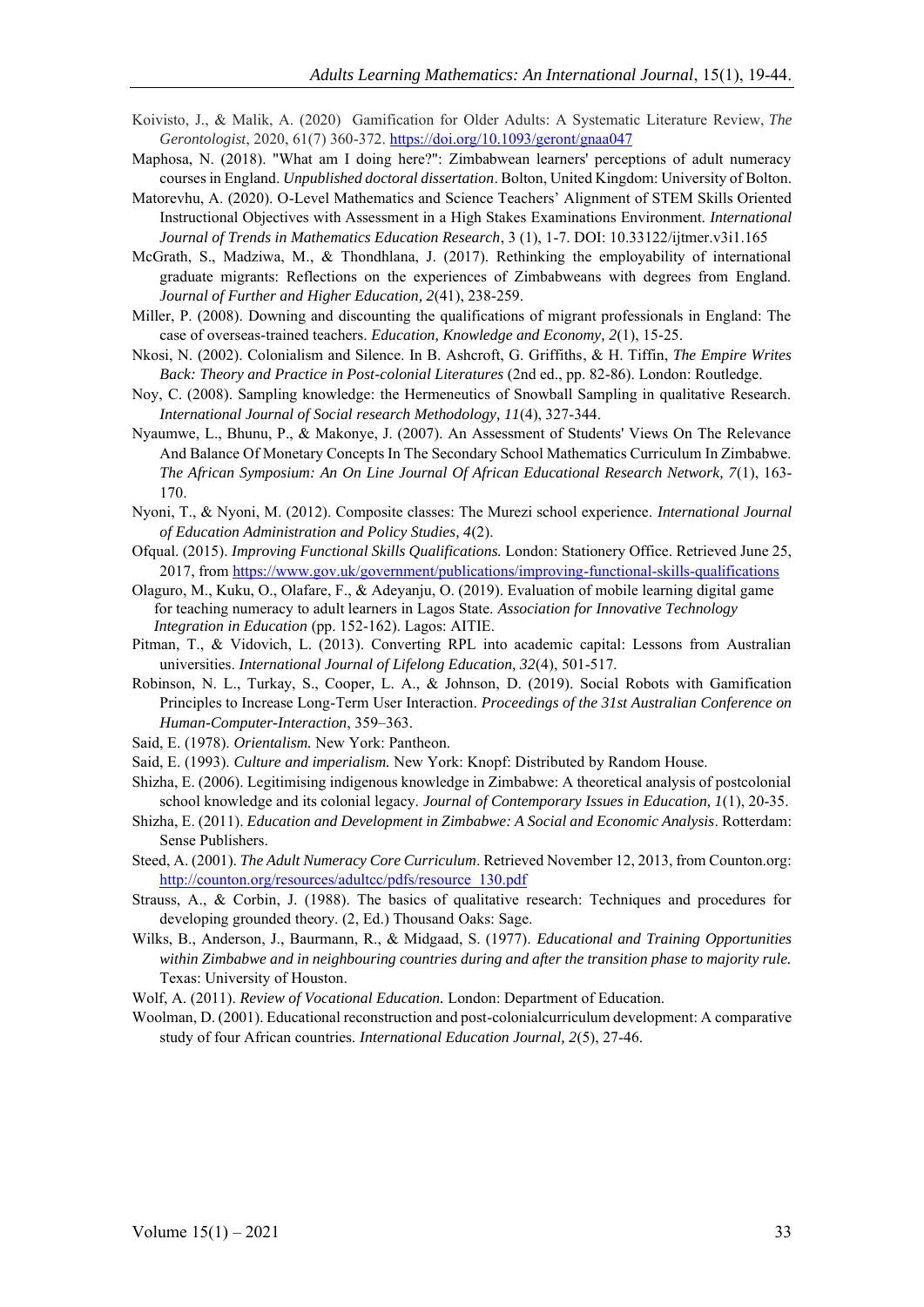Notes

- <sup>i</sup> The terminology surrounding mathematics/ numeracy education for adults is complex and contested. For convenience, the term "adult numeracy" throughout this article refers to mathematics education for adult learners up to Level 2, the target level for 16 year-olds completing compulsory schooling in England.
- ii All phases of this research received ethical approval from the University of Bolton.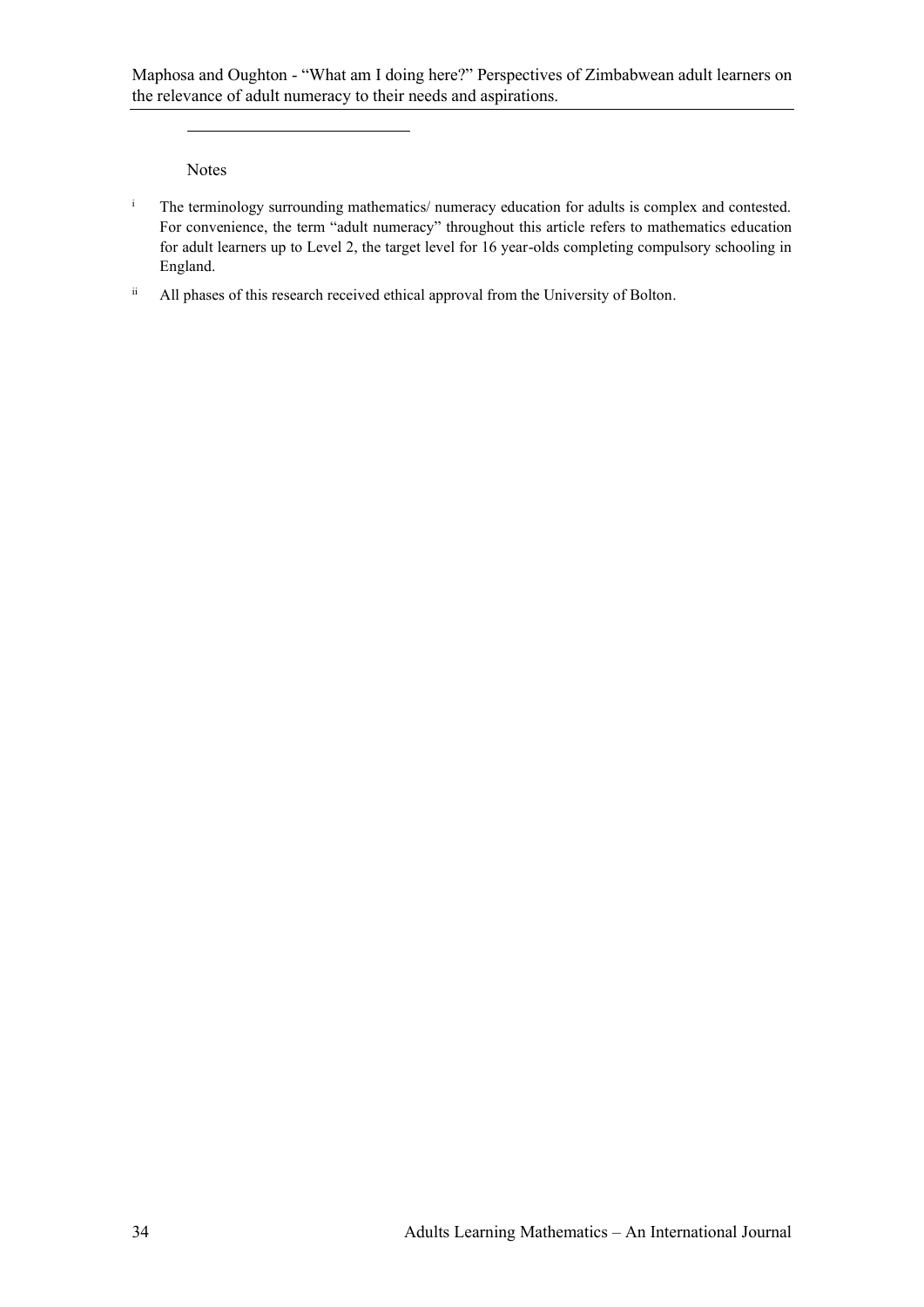# **Appendix**

In-depth interviews: learner participant description

| Pseudonym      | gender | language<br>group | Profession/occupation in: |                 |
|----------------|--------|-------------------|---------------------------|-----------------|
|                |        |                   | Zimbabwe                  | England         |
| Dade           | F      | <b>Ndebele</b>    | secretary                 | nurse           |
| Florence       | F      | <b>Ndebele</b>    | unemployed                | student         |
| Maria          | F      | Shona             | secretary                 | nurse           |
| <b>Phillis</b> | F      | Shona             | secretary                 | social worker   |
| <b>Brenda</b>  | F      | <b>Ndebele</b>    | teacher                   | social Worker   |
| Gloria         | F      | <b>Ndebele</b>    | unemployed                | carer           |
| <b>Bernard</b> | M      | <b>Ndebele</b>    | mechanic                  | housing officer |

## In-depth interviews: tutor participant description

| Pseudonym     | gender | First<br>language | Occupation/Position                            |
|---------------|--------|-------------------|------------------------------------------------|
| <b>Thomas</b> | М      | English           | Adult numeracy and mathematics<br>tutor        |
| Isaac         | М      | English           | Adult numeracy and mathematics<br>tutor        |
| Sahida        | F      | Urdu              | Adult numeracy tutor and line<br>manager       |
| Regina        | F      | English           | Adult numeracy and Family learning<br>tutor    |
| <b>Nick</b>   | M      | English           | Adult numeracy tutor and curriculum<br>manager |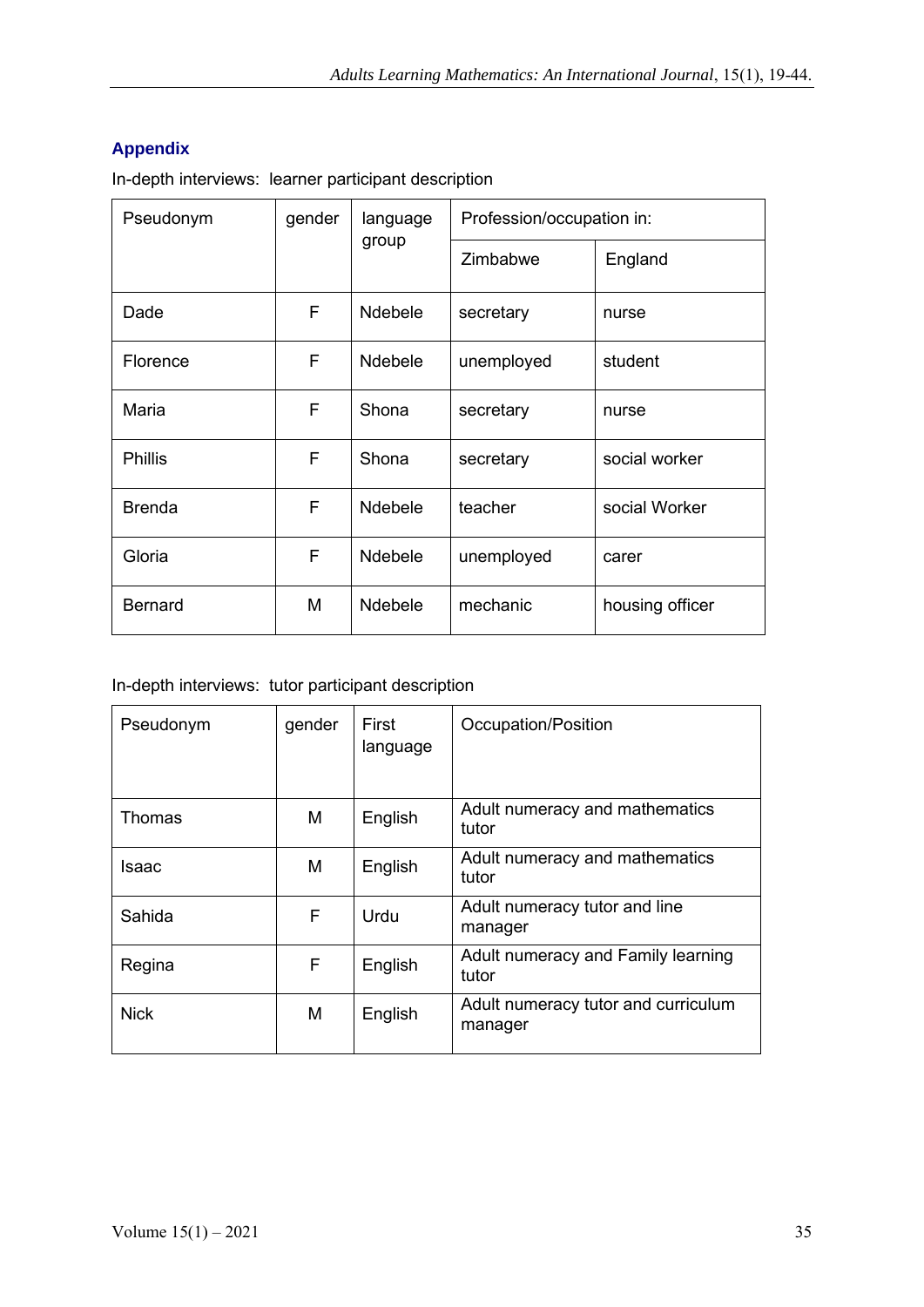# **QUESTIONNAIRE**

# **Experience with learning Numeracy (Mathematics) in England**

Please answer the following questions.

| 1. Gender (please tick)    | Male             | Female    |  |
|----------------------------|------------------|-----------|--|
| 2. What is your age range? |                  |           |  |
|                            |                  | $18 - 25$ |  |
|                            |                  | $26 - 35$ |  |
|                            |                  | $36 - 45$ |  |
|                            |                  | $46 - 55$ |  |
|                            |                  | $56 +$    |  |
| 3. Employment status       |                  |           |  |
|                            | Employed         |           |  |
|                            | Unemployed       |           |  |
|                            | Looking for work |           |  |
|                            | Unpaid work      |           |  |
|                            | Retired          |           |  |
|                            | Other            |           |  |
|                            |                  |           |  |

If "Other" please write in here

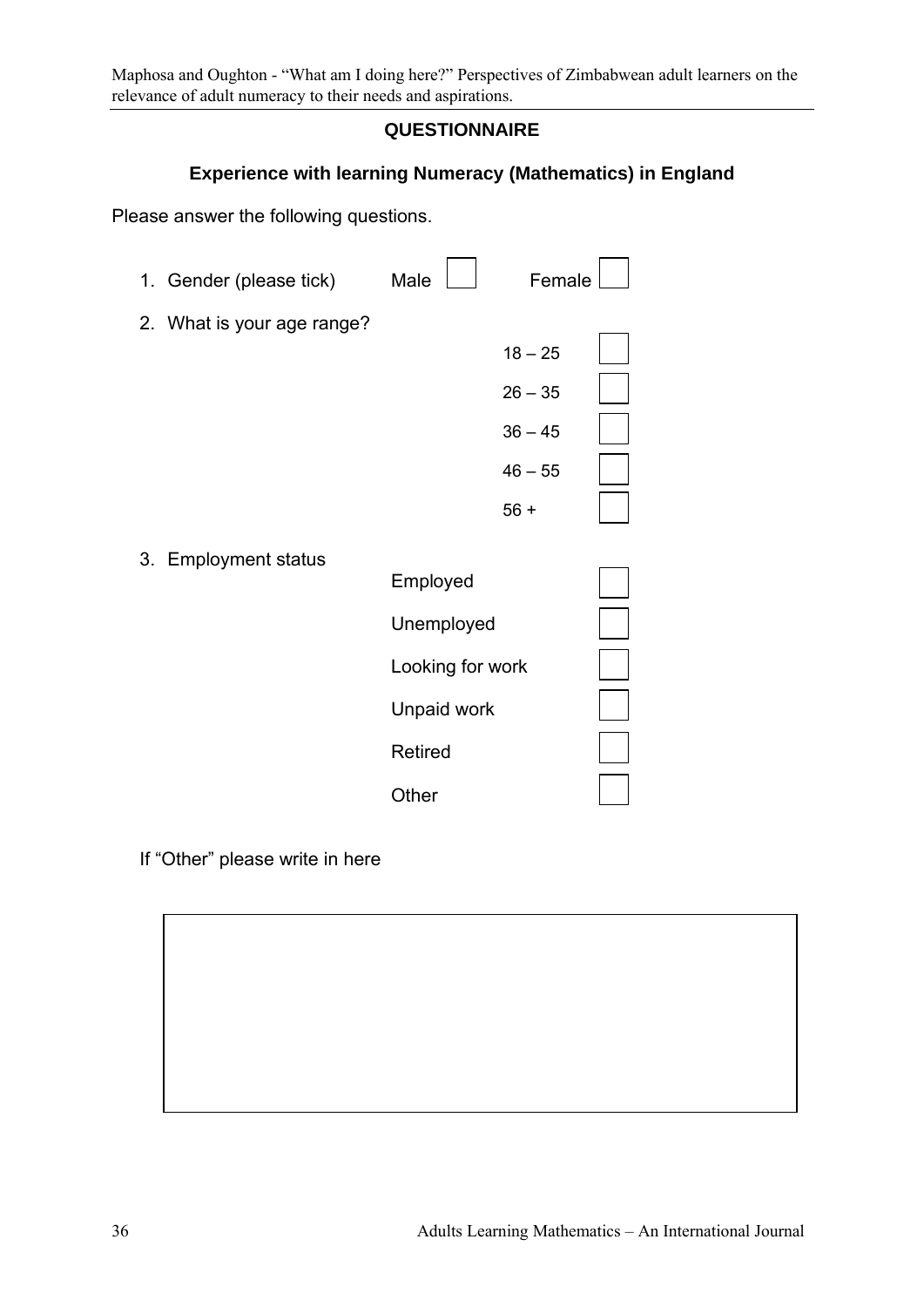4. What is the highest educational qualification you obtained in Zimbabwe?



5. What would you say are the reasons you were not able to further your education in Zimbabwe? (Please tick all that apply).

| No money to pay for my education         |  |
|------------------------------------------|--|
| Because I was a girl                     |  |
| Because I was a boy                      |  |
| Education was not important in my family |  |
| Schools were far from my home            |  |
| It was the time of war in Zimbabwe       |  |
|                                          |  |

If "Other" please write in here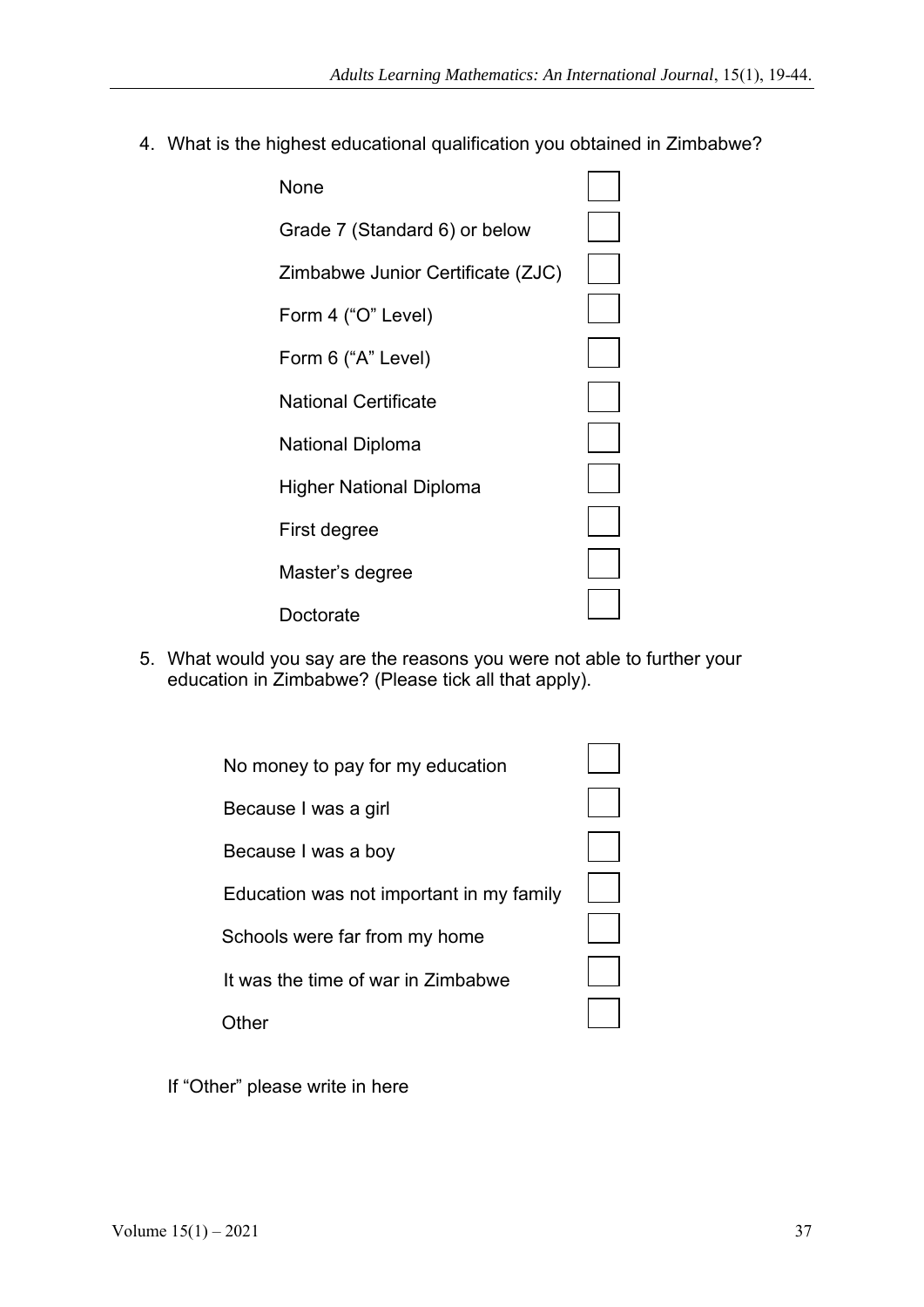- 6. At what age did you leave full-time education? (Please write **N/A** if not applicable)
- 7. What is the highest educational qualification you have obtained in England?

| None                 |  |
|----------------------|--|
| <b>GCSE or below</b> |  |
| A level              |  |
| Certificate          |  |
| Diploma              |  |
| Higher Diploma       |  |
| <b>First Degree</b>  |  |
| Master's degree      |  |
| Doctorate            |  |

8. What is the highest Adult Education numeracy course that you have completed in England?

| None          |  |
|---------------|--|
| Entry level 1 |  |
| Entry level 2 |  |
| Entry level 3 |  |
| Level 1       |  |
|               |  |
| Level 2       |  |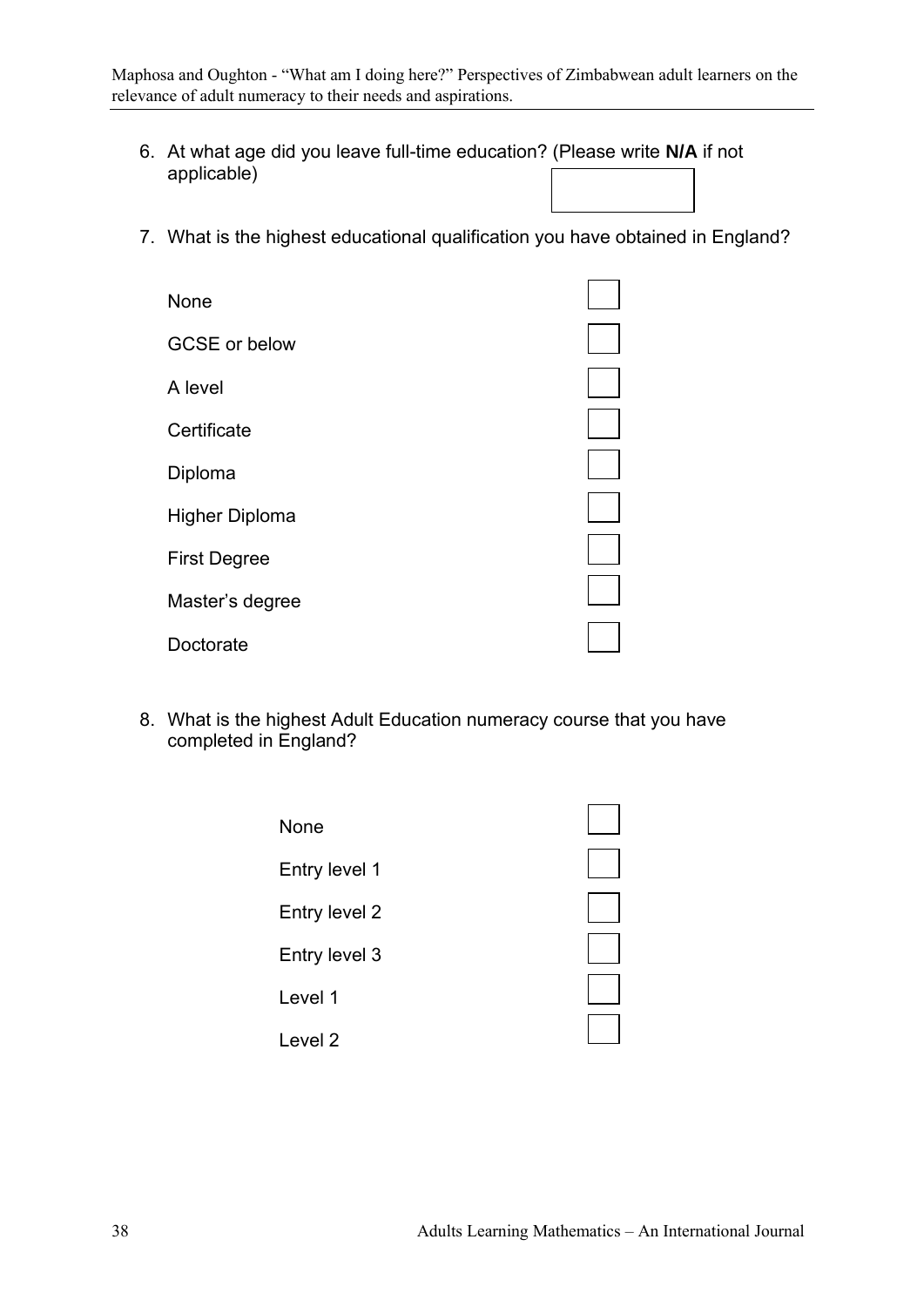9. On which adult numeracy (mathematics) course are you currently enrolled?

| None          |  |
|---------------|--|
| Entry level 1 |  |
| Entry level 2 |  |
| Entry level 3 |  |
| Level 1       |  |
| Level 2       |  |

10.Please rate the items below in terms of their importance as reasons for your enrolment on an adult numeracy (mathematics) course.

|                                     | Very<br>important | Important | Not very<br>important | Not at all<br>important |
|-------------------------------------|-------------------|-----------|-----------------------|-------------------------|
| Preparation for further studies     |                   |           |                       |                         |
| Improve my effectiveness at work    |                   |           |                       |                         |
| Improve my chances of getting a job |                   |           |                       |                         |
| To help my children                 |                   |           |                       |                         |
| To get a qualification              |                   |           |                       |                         |
| Improve my everyday life            |                   |           |                       |                         |
| Improve my confidence               |                   |           |                       |                         |
| Help me fit in with life in England |                   |           |                       |                         |
| For personal interest               |                   |           |                       |                         |
| A requirement by my employer        |                   |           |                       |                         |
| Other                               |                   |           |                       |                         |

If "Other" please write in here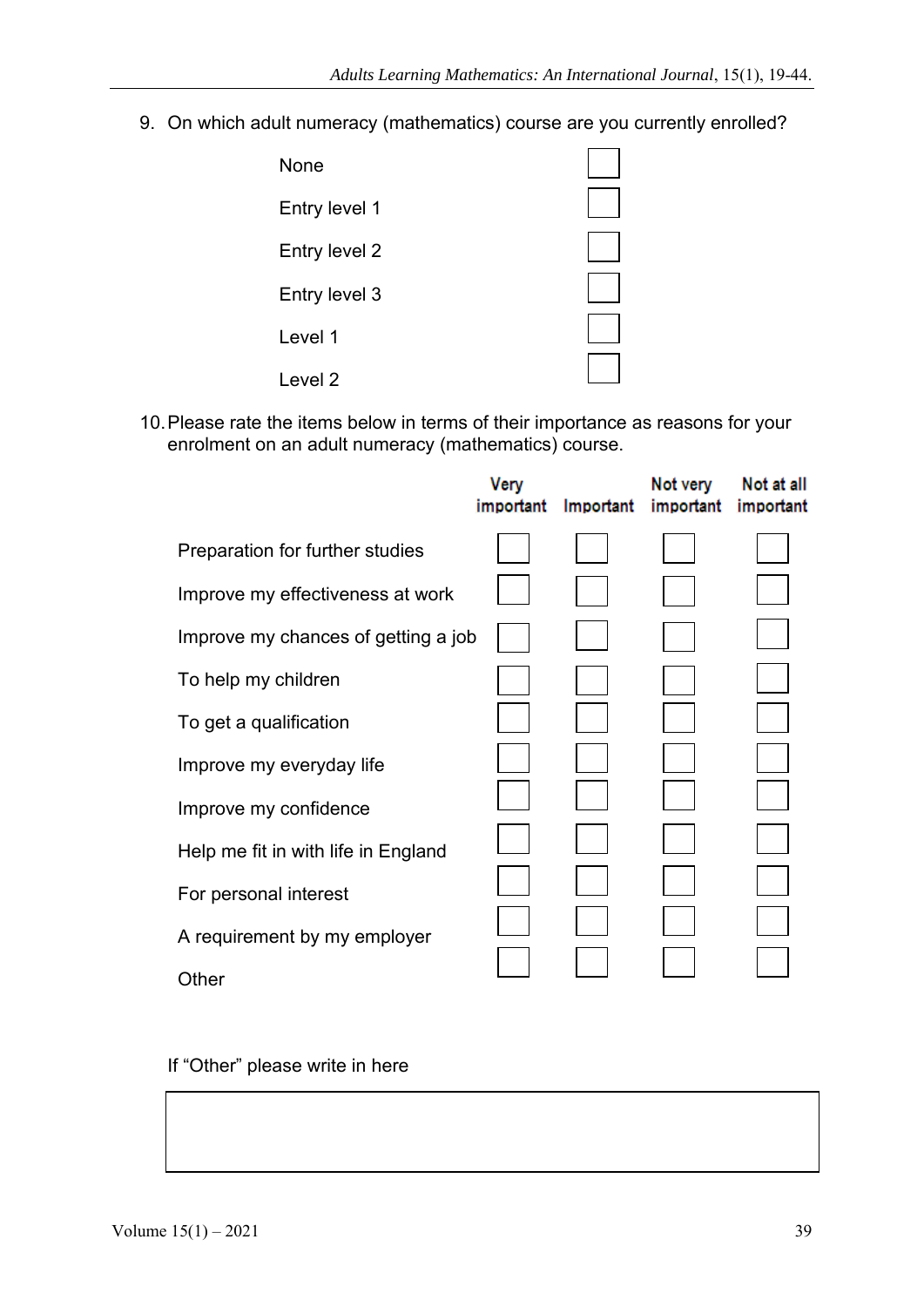11.How would you rate your progress in the learning of adult numeracy (mathematics) in England?

| Very good     |  |
|---------------|--|
| Good          |  |
| Average       |  |
| Below average |  |
| Poor          |  |

12.In what ways would you say the learning of numeracy in England differs from the way numeracy is learnt in Zimbabwe?



13.Which of the following factors if any, would you say were a challenge in your learning of mathematics in Zimbabwe?

| English language                                   |
|----------------------------------------------------|
| Ways in which it was taught                        |
| Shortage of textbooks and other learning materials |
| The attitude of teachers                           |
| I just didn't like mathematics                     |
| <b>None</b>                                        |

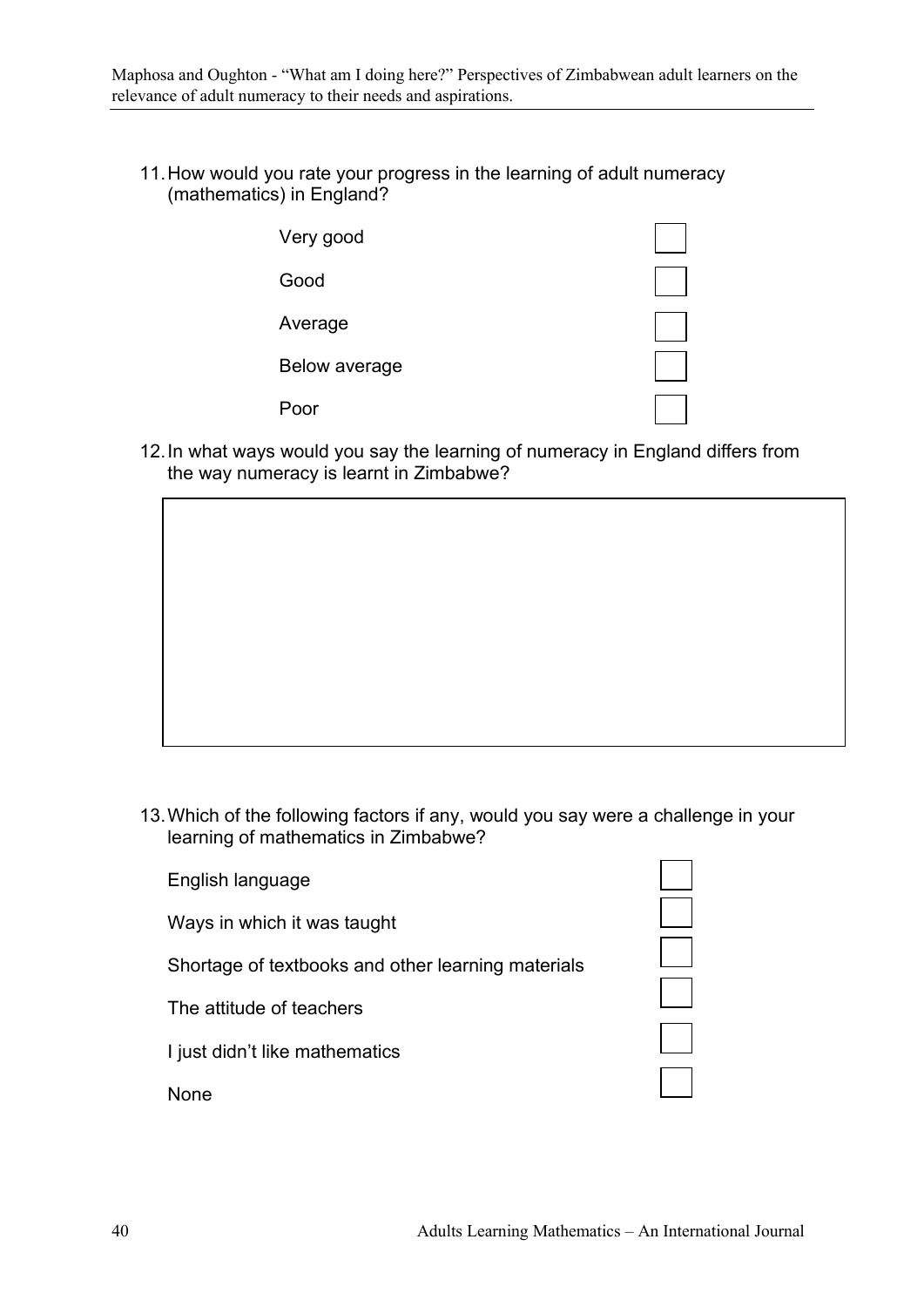14.Which of the following factors if any, would you say are or were a challenge in your learning of adult numeracy in England?

English language Ways in which it is taught Shortage of textbooks and other learning materials The attitude of teachers I just don't like mathematics



15.What would say are the learning barriers during an adult numeracy (mathematics) lesson in England? (Please tick all that apply).

| The use of English language                  |  |
|----------------------------------------------|--|
| Teacher accent                               |  |
| Teaching methods                             |  |
| Learning with people from different cultures |  |
| Use of computer based methods                |  |
| Teacher attitude                             |  |
| Attitude of other learners                   |  |
| Mixed class (E3s in the same class with L1s) |  |
| ther!                                        |  |

If "Other" please write in here

None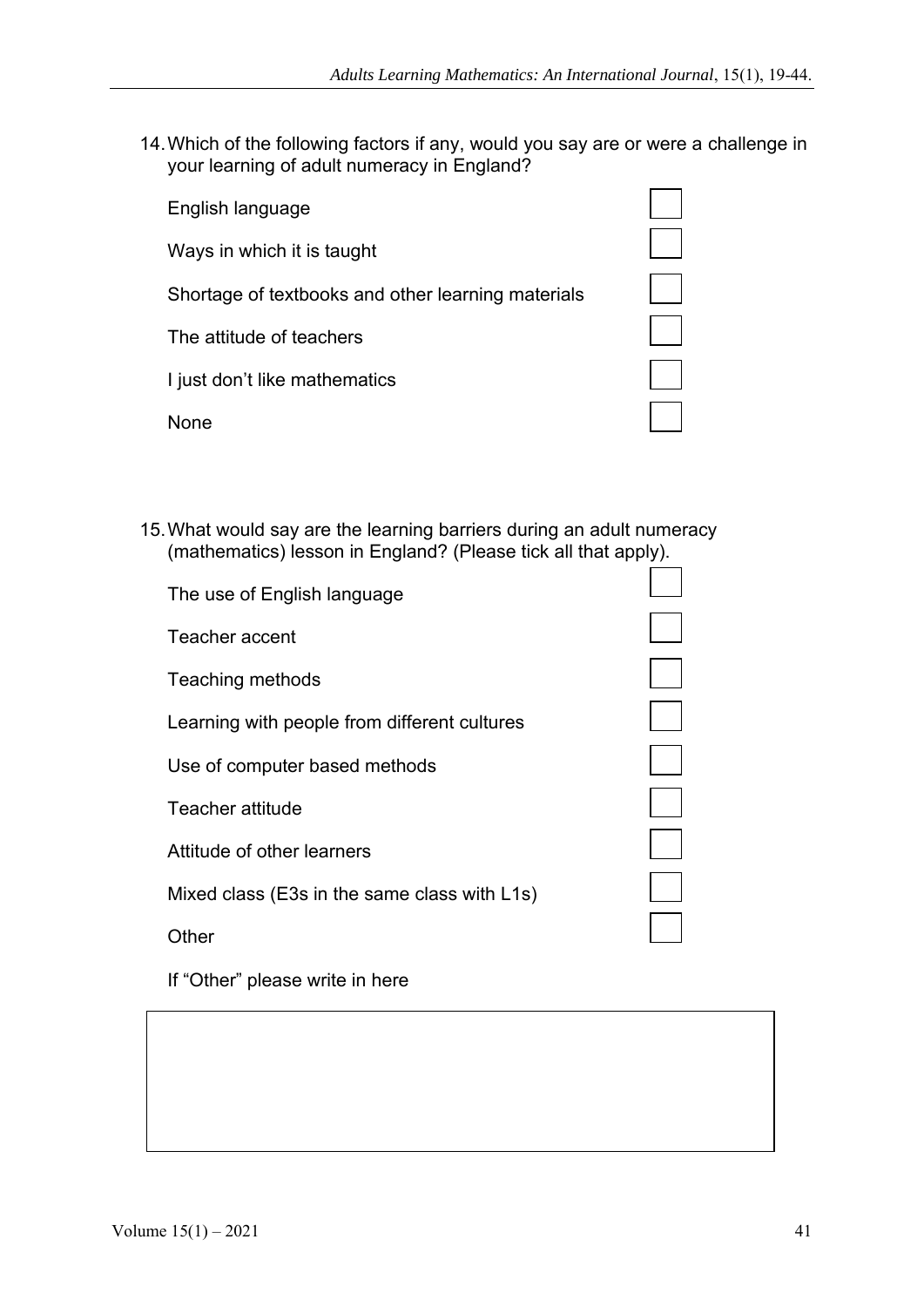16.Which of the following do you find most useful to you in the learning of adult numeracy (mathematics)?

| Working through problems in pairs        |  |
|------------------------------------------|--|
| Working through problems in small groups |  |
| Working through problems alone           |  |
| Working through problems on a computer   |  |
| Other                                    |  |
| If "Other" please write in here          |  |
|                                          |  |
|                                          |  |

17.Please rate the items below in terms of your experience learning adult numeracy (mathematics) in Zimbabwe.

|                                                                    | <b>Strongly</b><br>agree | Agree | <b>Disagree</b> | <b>Strongly</b><br>disagree |
|--------------------------------------------------------------------|--------------------------|-------|-----------------|-----------------------------|
| Memorizing of (e.g. times tables and<br>formulae) was important    |                          |       |                 |                             |
| Computers were not used                                            |                          |       |                 |                             |
| Learning aids e.g. sticks, stones were<br>used to help in learning |                          |       |                 |                             |
| There were shortages of textbooks and<br>other learning materials  |                          |       |                 |                             |
| Girls always performed better than boys                            |                          |       |                 |                             |
| Methods used were better than those<br>used in England             |                          |       |                 |                             |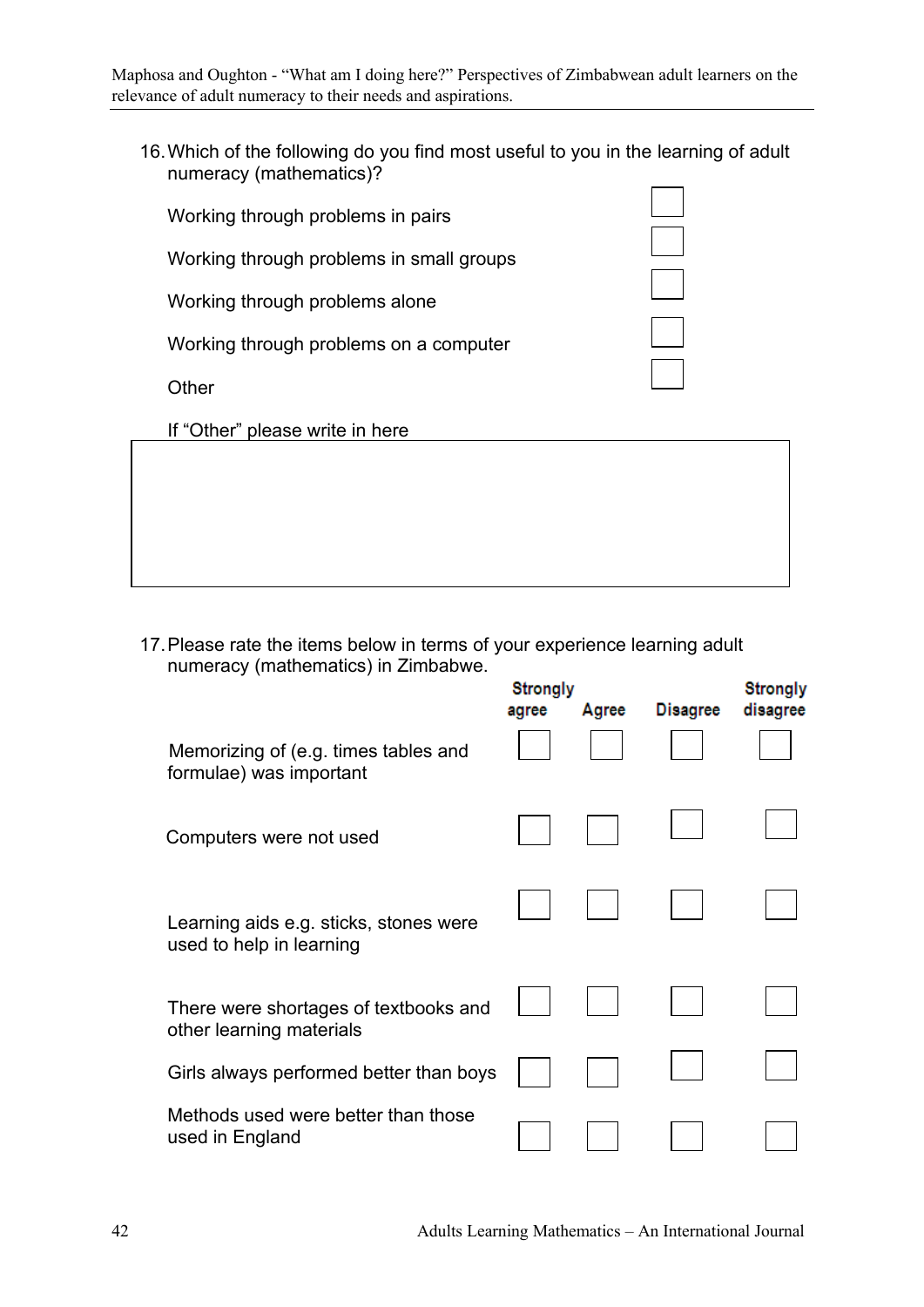18.Please rate the items below in terms of your experience learning adult numeracy (mathematics) in England.

|                                                                                      | <b>Strongly</b><br>agree | Agree | <b>Disagree</b> | <b>Strongly</b><br>disagree |
|--------------------------------------------------------------------------------------|--------------------------|-------|-----------------|-----------------------------|
| Memorizing of (e.g. times tables and<br>Formulae) are important                      |                          |       |                 |                             |
| Computers are used                                                                   |                          |       |                 |                             |
| Learning aids e.g. counters, shape models<br>games etc. are used to help in learning |                          |       |                 |                             |
| There are shortages of textbooks and<br>other learning materials                     |                          |       |                 |                             |
| Females always perform better than males                                             |                          |       |                 |                             |
| Methods used are better than those which<br>were used in Zimbabwe                    |                          |       |                 |                             |

19.Which of the following mathematics topics do you find most difficult? (Please tick all that apply).

# If "Other" please write in here